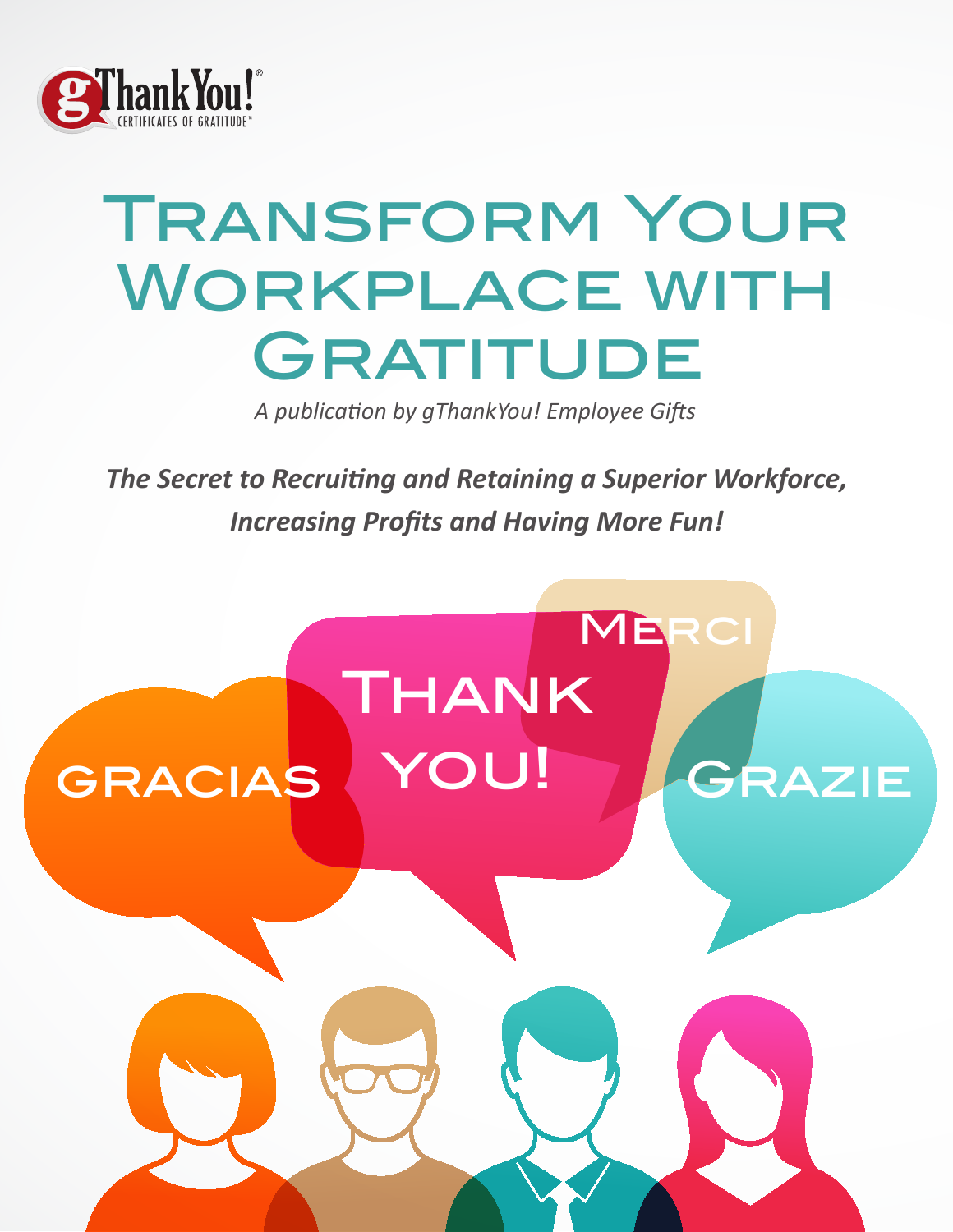# Workplace **GRATITUDE**

*What if you could flip a switch that would allow your employees to be 31% more productive and* 37% better at sales? Or push a button that brought you 3.9 times the earnings per share growth rate compared to your competitors? The power source exists, and it's already within your grasp. You just have to turn it on.

#### **TABLE OF CONTENTS**

"THANK YOU." We're taught that simple phrase from the time we learn to talk. Maybe that's why we tend to dismiss it as a perfunctory gesture, unworthy of much thought or attention. Yet what if we told you that gratitude

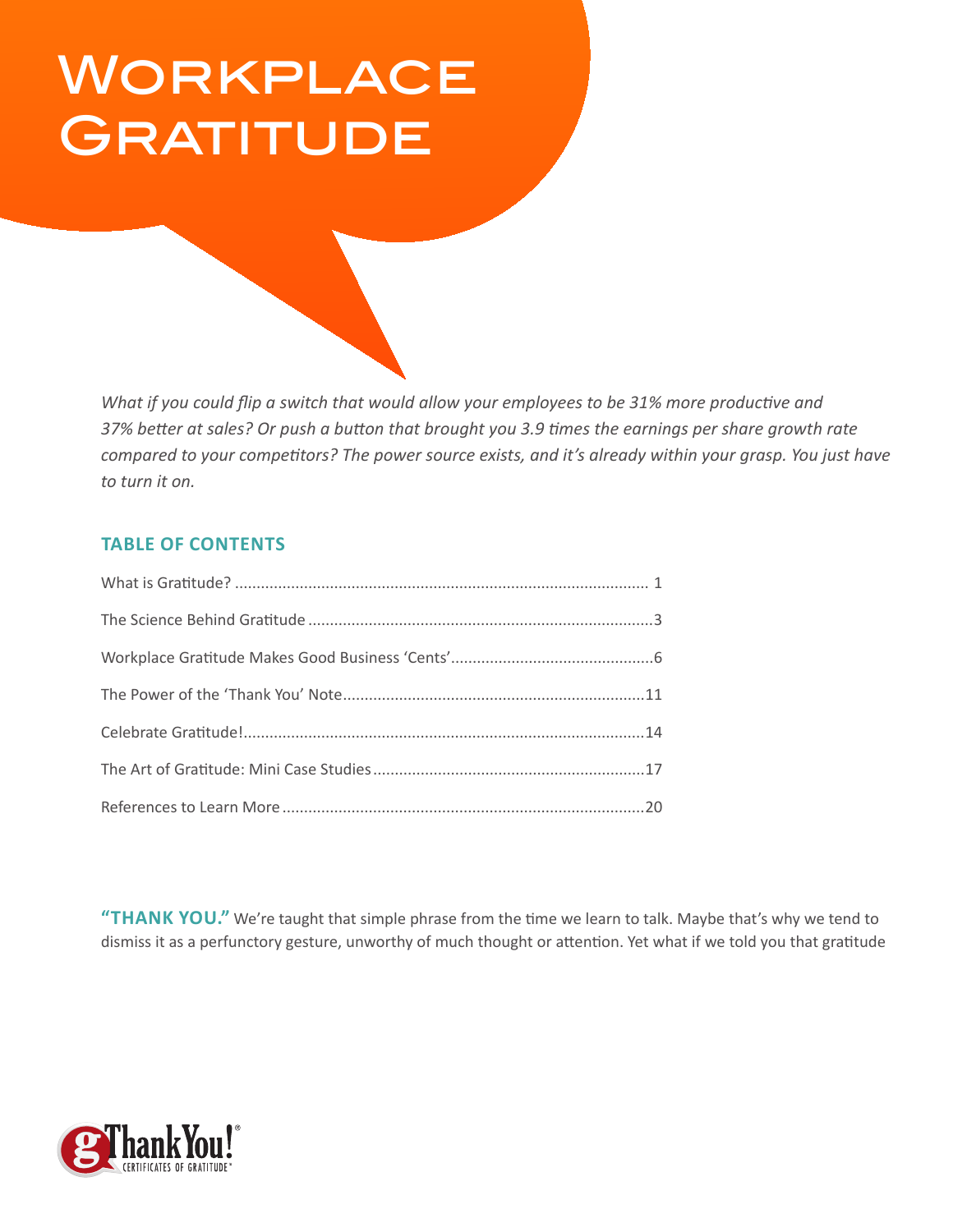# WHAT IS Gratitude? GRATITUDE?

*M* Gratitude ... can *measurably change* people's lives. *"* 

*- Robert A. Emmons, Ph.D.,* professor of psychology

could be so powerful that it can bring significant positive change to your employees, your revenues and to you? It absolutely can, and it's one of the simplest things you can do to propel your business.

"Gratitude is literally one of the few things that can measurably change people's lives," according to **[Professor Robert A. Emmons,](http://gratitudepower.net/science.htm)** who has extensively studied the power of gratitude. In a workplace setting, an environment of gratitude can make the difference between profit and loss, honesty and theft, and productivity and a less-than-desirable work ethic. How can something as simple as saying "thank you" increase your bottom line and help your employees - and you become happier human beings? That's what this book is about. Gratitude should be part of a company culture, and life. For true success, it needs to be expressed in both words and actions.

#### **THE DEFINITION OF GRATITUDE**

In Latin, *gratia* means favor and *gratus* means pleasing. All words derived from these roots, including the word "gratitude," have to do with kindness and generosity. These are spiritual principles we learn early. They are embedded in major religions and philosophical teachings across the world. The moral implications of gratitude are well documented.

The Oxford English Dictionary defines **gratitude** as "the

quality or condition of being thankful; the appreciation of an inclination to return kindness." Think of that in terms of management. Do you, your supervisors and personnel managers seek the positive in what your employees do? Or do they point out what's wrong and reprimand or penalize mistakes and mental lapses? This is not an "attitude of gratitude" or an "inclination to return kindness" – nor is it efficient or productive, in practical terms.

#### **RESENTMENT VS. GRATITUDE**

The environment this type of "negative" management creates is one of resentment and fear. It's not conducive to long-term success.

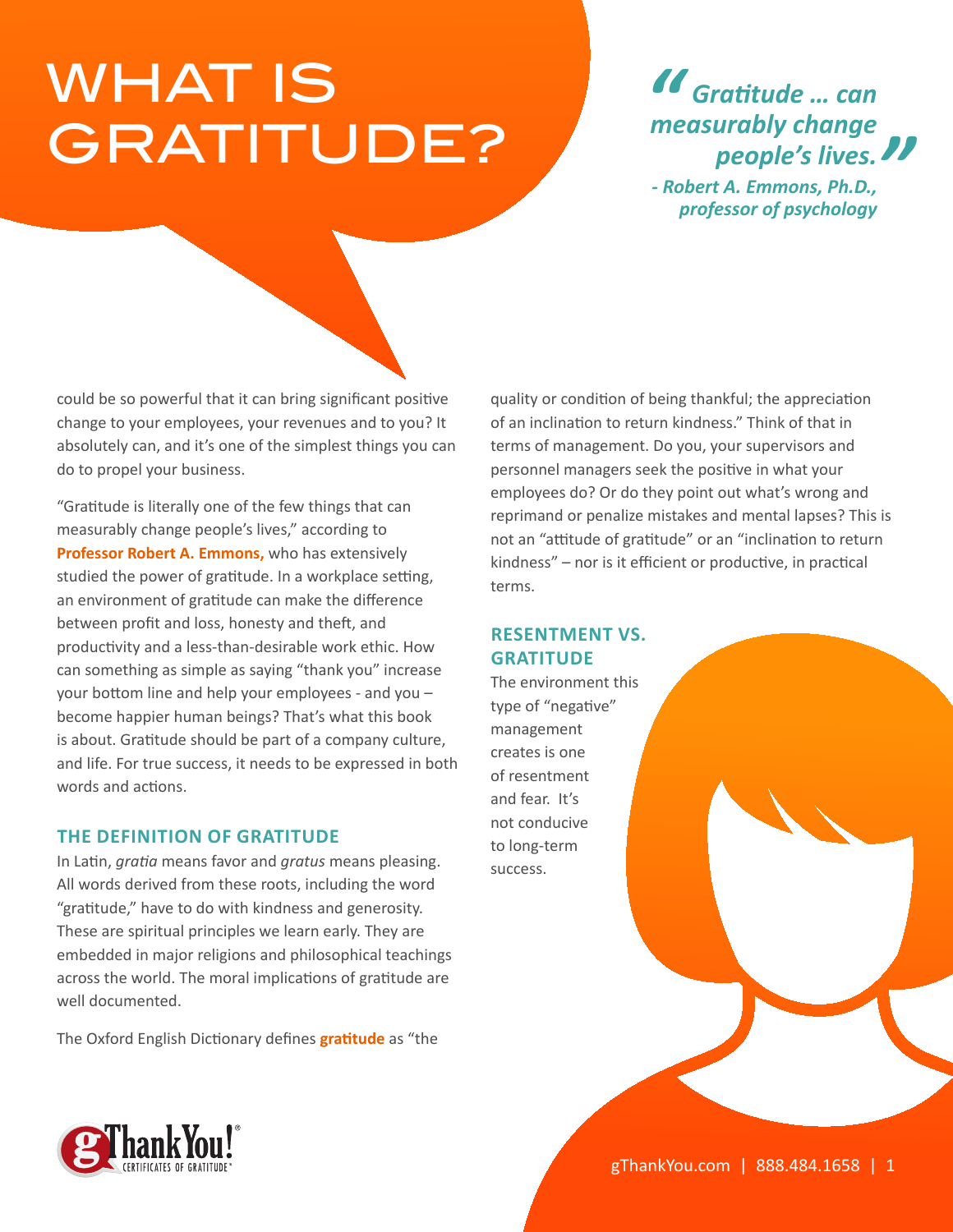### Gratitude should be part of a company culture, and life. For true success, it needs to be expressed in both words *and actions.*

Here is an example:

An employee named Mary has a son who is having problems at school. Knowing that she needs to speak with a teacher, she tells her supervisor that she'll be late *Monday morning, possibly by a few hours. The supervisor* agrees to give her until 10:00am, but when she shows up *at 11:00am, he docks her pay and files an incident report* with HR, then demands that she work late to make up the time.

This is an example of negative management. The message sent to Mary is one that instills fear in her, not motivation to work harder. Chances are, even though she'll work *additional hours that day, she will not be as productive as she would be with a positive attitude. Feeling resentful, her productivity may decline. She is also more likely to look for another job.* 

#### **HERE'S ANOTHER WAY TO HANDLE IT:**

*Mary asks for time Monday morning to deal with a* problem her son is having at school. The supervisor asks how much time she needs, estimates it might take  $\alpha$  little longer, and then inquires as to her flexibility to work some extra hours to make up the time, giving her *multiple options. When Mary agrees, he thanks her for her understanding and wishes her good luck with her son.* 



Instead of resentment, Mary now feels gratitude toward her employer. It's a reciprocal response that was brought about by an expression of gratitude from her supervisor. This is how a culture is created. In business, just as in physics, there is always an equal reaction to any action. In this case that reaction was positive. In the first example it was negative.

Can you see where gratitude makes a difference? When talking about creating a new culture of gratitude, some might ask, "Why should we care?" Instilling fear and administering penalties when a job isn't done well is an ancient and outdated business model. Studies show that companies with appreciation programs are more productive - and we can prove it. For multiple examples, please read on.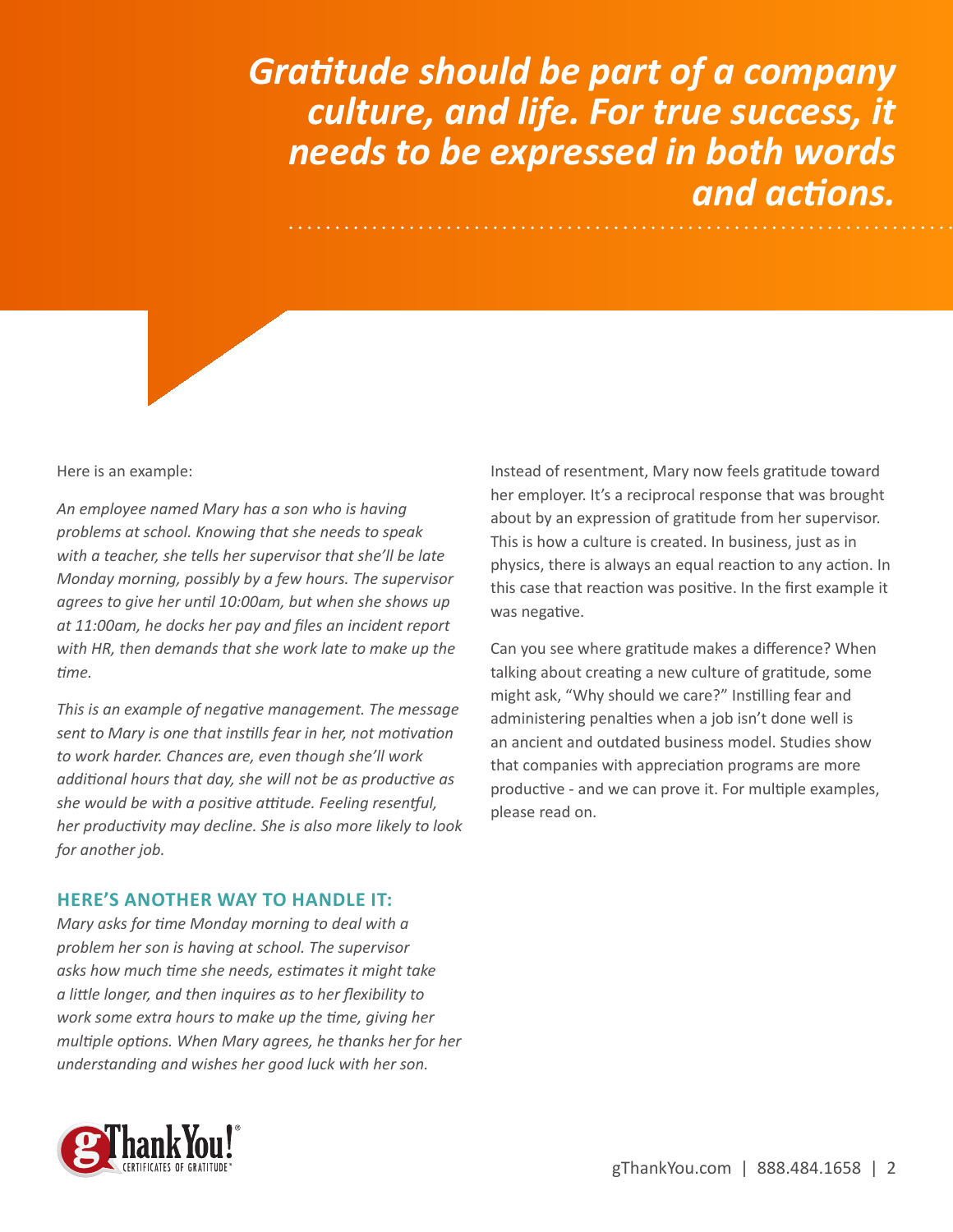## **THE SCIENCE BEHIND GRATITUDE**

*" M* If every grateful **action were suddenly**  $eliminated, society$ would break apart.

**- Georg Simmel,** 20th century sociologist

"In an experimental comparison, those who kept gratitude *journals on a weekly basis exercised more regularly,* reported fewer physical symptoms, felt better about their *lives as a whole, and were more optimistic about the* upcoming week compared to those who recorded hassles or neutral life events." (Emmons & McCullough, 2003)

It simply makes sense that a happy employee will be more empowered than one who feels like he is getting whipped to pull a heavy wagon. But it's more than common sense. There's science behind gratitude, and real measurable effects that result in healthier employees who will work harder for your business.

[Georg Simmel](http://www.egs.edu/library/georg-simmel/biography/), a prominent early 20th century sociologist, believed that "If every grateful action were suddenly eliminated, society would break apart." There are thousands of examples of survivors of catastrophes assisting others. These are the actions that bond communities. Imagine what this world would be like if we all had an "every man for himself" attitude.

The swift, unexpected destruction in Moore, Oklahoma during a powerful tornado in May 2013 resonated with *many people. One of them was Troy Albert, principal at* Henryville High School in Indiana. "You saw those people who were walking, looking for their loved ones, or their pets," he said. "They looked very dazed and confused and *I* remember those feelings, those exact same feelings." His *hometown, Henryville, had been struck the year before* by a similar event. He did not hesitate to make the nearly

*800-mile journey to Moore with his wife and son with much-needed supplies and thousands of dollars in gift* cards from the residents of Henryville. "It was just really *important for us to be able to pay it forward, because* so many people had helped Henryville," said Troy's wife, Karen.

It seems gratitude puts fuel in the psychic tank, so to speak. The Albert family was motivated by gratitude to repay the kindness it received. Clearly, it was gratitude - rather than indebtedness - that

prompted the family to travel to Moore. Indebtedness is a negative feeling of owing a debt or favor. Gratitude is a positive feeling that results in a desire to "pay it forward"  $-$  and, once it's paid forward, the positive feeling is enhanced. Simmel called gratitude "the moral memory of mankind." He believed gratitude serves a scientific purpose, for assistance in

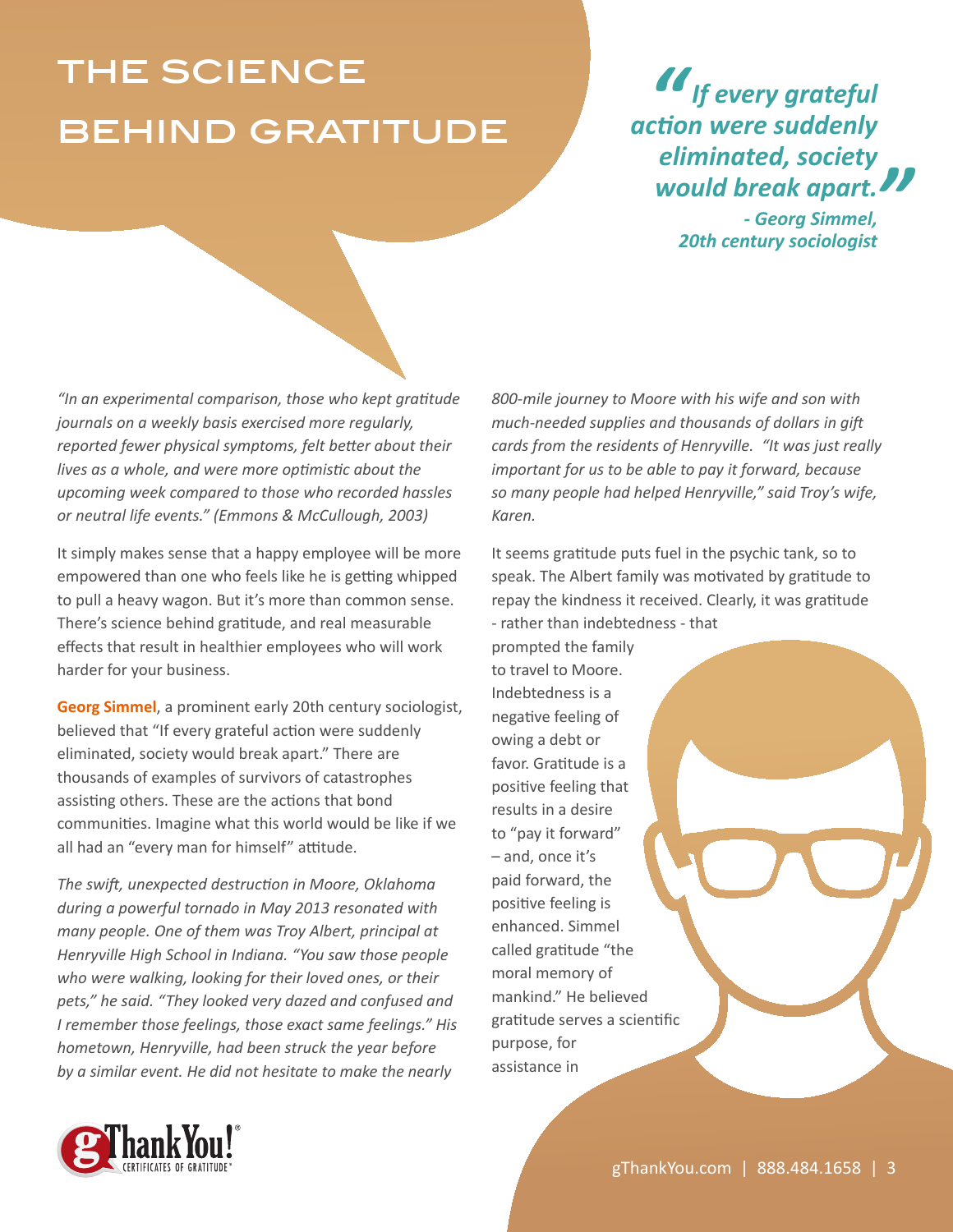# *<i>II* If you want to sleep more *II* If you want to sleep more<br>soundly, count blessings, not *<i>Sheep 11*<br><sup>A. Emmons</sup>

*- Dr. Robert A. Emmons* 

perpetuation of our species by helping in times of trouble. But that's only a partial scientific explanation of gratitude.

#### **GRATITUDE STIMULATES THE BRAIN & BODY**

Gratitude simply *feels good*, doesn't it? There's a scientific reason for that. When we feel gratitude, we activate a region of our brain known as the *nucleus accumbens*. That area of our brain then releases the neurotransmitter **dopamine**, which makes us feel good. It also makes us happier and healthier.

That's right - there are real health benefits associated with gratitude, as quantified by scientists at the Greater Good Science Center at the University of California, Berkeley.

**[Dr. Robert A. Emmons](http://psychology.ucdavis.edu/labs/emmons/PWT/index.cfm)** is considered one of the world's leading scientific experts on gratitude. He and his colleagues at Berkeley studied more than a thousand people from ages 8 to 80. When they asked a group to keep gratitude journals for three weeks, writing down the things for which they were grateful, an amazing thing happened. The group that kept gratitude journals experienced physical, psychological and social benefits. As reported by Greater Good, the Science of a Meaningful **[Life](http://greatergood.berkeley.edu/)**, the benefits were as follows:

#### **PHYSICAL**

- A stronger immune system.
- Fewer perceived aches and pains.
- Lower blood pressure.
- A willingness to exercise more.
- Sleeping longer and feel more refreshed upon waking.

#### **PSYCHOLOGICAL**

- Higher levels of positive emotions.
- Feeling more alert and alive.
- Experiencing more joy and pleasure.
- Feeling more optimistic and happy.

#### **SOCIAL**

- Acting in ways consistent with being more helpful, generous and compassionate.
- Being more forgiving.
- Acting more outgoing.
- Feeling less lonely and isolated.

Further studies reinforced these results. The scientists examined a group of polio survivors and people with neuromuscular problems. Those who kept a gratitude journal were happier and more optimistic than the control group. They also fell asleep more quickly and slept more soundly. "If you want to sleep more soundly, count blessings, not sheep," noted Dr. Emmons.

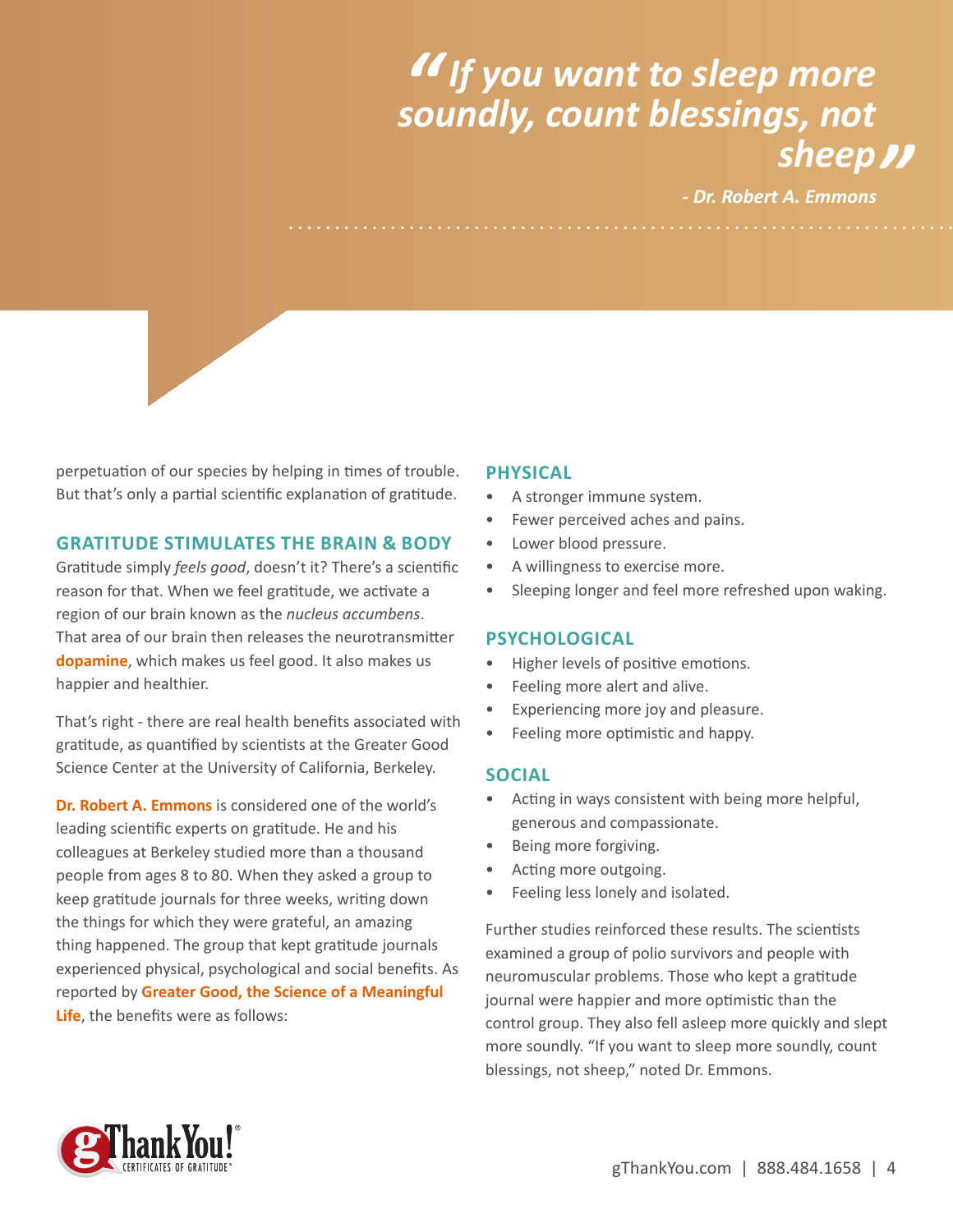### *Anyone can experience the* benefits of gratitude.

#### **SCIENCE SHOWS US THAT GRATITUDE CAN BE TAUGHT**

Anyone can experience the benefits of gratitude. You don't have to have a special propensity for it. That's according to **Professor Martin E. P. Seligman** of the University of Pennsylvania, founder of the Positive Psychology movement. Seligman believes that while it's easy to lapse into negativity, people can be taught to think more positively. Through his studies, he learned that optimists generally live healthier, more successful lives.

Science shows us that gratitude is a skill you can cultivate. The people in the scientific studies were able to channel their thoughts toward gratitude just by journaling their blessings each day. It worked because it focused the brain. The brain in turn reinforced that focus by offering a powerful and valuable reward: dopamine. This virtuous cycle creates a continuous cycle of gratitude.

Where do you fall along the gratitude spectrum? You can easily find out. The Greater Good Science Center at the University of California, Berkeley has developed a **gratitude guiz**. Or you can download the six-item Gratitude **Questionnaire** developed by Emmons, McCullough, and their colleague Jo-Ann Tsang. Also interesting and useful: the Gratitude, Resentment and Appreciation Test (GRAT), developed by researcher Phil Watkins. It was designed to



Gratitude Quiz from The Greater Good Science Center

measure an individual's propensity toward gratitude by examining the traits a grateful person would exhibit.

Now that you know the science of gratitude, it's time to explore the effect of it in the workplace—and how you can use it to help employees at all levels, along with your revenue and bottom line.

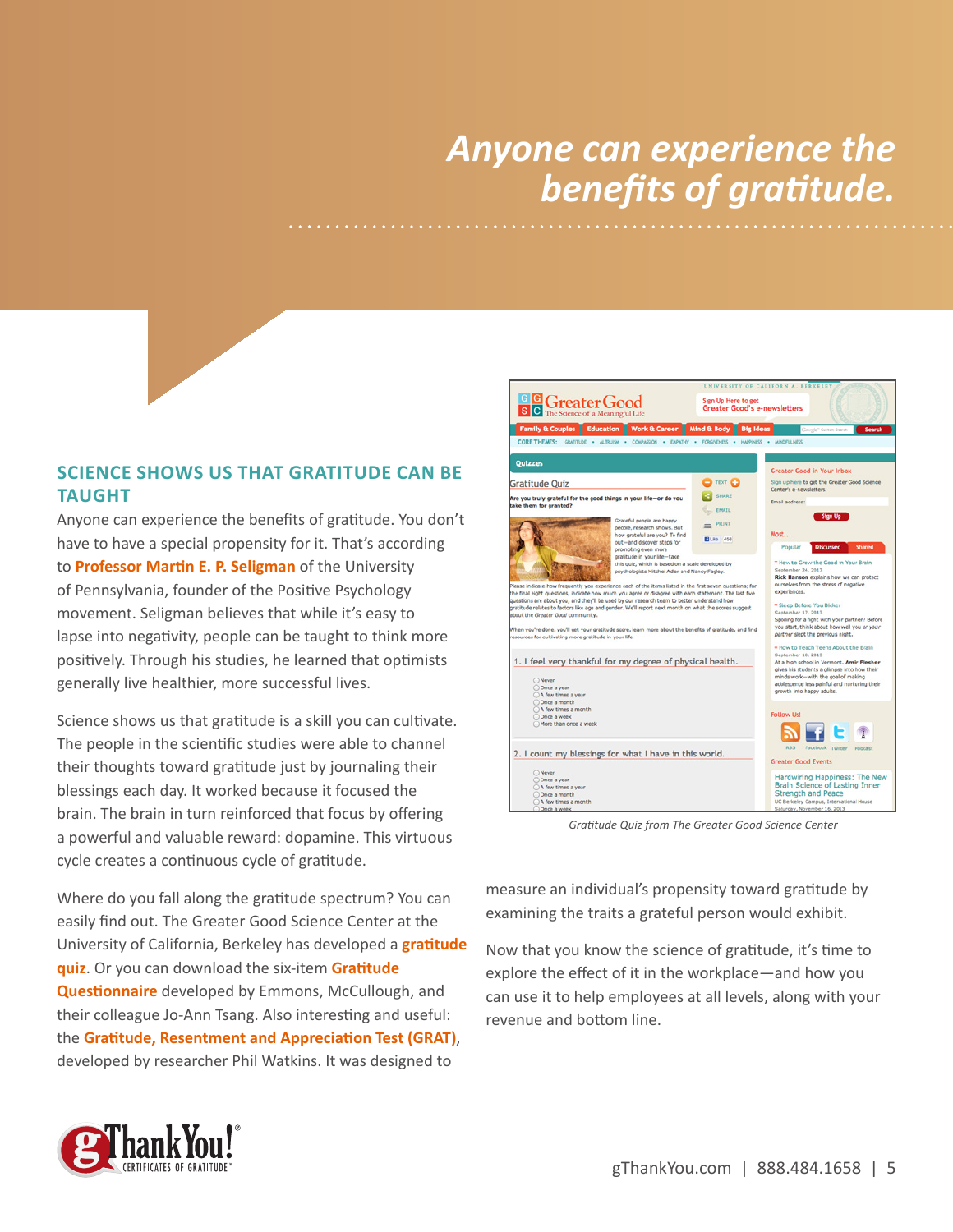### WORKPLACE GRATITUDE Makes Good Business 'CENTS'

*M* Americans are less likely to say 'thanks' on the job than anywhere else, which hurts productivity **and happiness. That** *Phone of the Change.*<br> **Paramy Adam Smith,**<br>
U.S. journalist *- Jeremy Adam Smith,* 

*U.S. journalist* 

**WE SAY 'THANK YOU' IN RESTAURANTS**, at the supermarket, in church and synagogue, and even at home - or should, at least. Why don't we say 'thank you' at our iobs?

Reported Jeremy Adam Smith in May 2013, "According to a survey of 2,000 Americans released earlier this year by the John Templeton Foundation, people are less likely to feel or express gratitude at work than anyplace else. And they're not thankful for their current jobs, ranking them dead last in a list of things they're grateful for."

There are a couple of points we can extrapolate from these findings. First, Americans most likely think their paycheck is their 'thank you' and nothing else is required. Also, unless they have a high paying job, workers likely don't think it's anything special. Why would I be grateful for a job that doesn't stretch far enough to pay the bills, much less cover the nice extras? We understand. But that's all the more reason to express our gratitude. The lens by which we view life actually affects our success. (More on that later.)

#### **GRATITUDE AT WORK: MORE SMILES AND PROFITS**

For now, let's focus on our current culture of gratitude in the workplace. If you ask employees, they'll tell you that they feel happier and motivated when hearing the words, "thank you," or receiving a similar acknowledgement of gratitude. But only 10% say they act on the impulse to

express gratitude on the job. By stifling that urge, they're unconsciously creating a negative, or at best neutral, environment rather than a positive one.

It gets even more complicated. Not only don't U.S. workers realize gratitude could have a positive effect in the workplace, but that same study revealed that 35% of workers thought that expressing gratitude might have a negative effect. They thought it might portray them as "weak" and cause their coworkers to take advantage of them.

But expressing appreciation is not a weakness. Think of how you feel when someone compliments you on a job well done. It might just prompt you to work harder and longer on the next one.

Brad's first day *in the mailroom* was hectic. There were sorting procedures

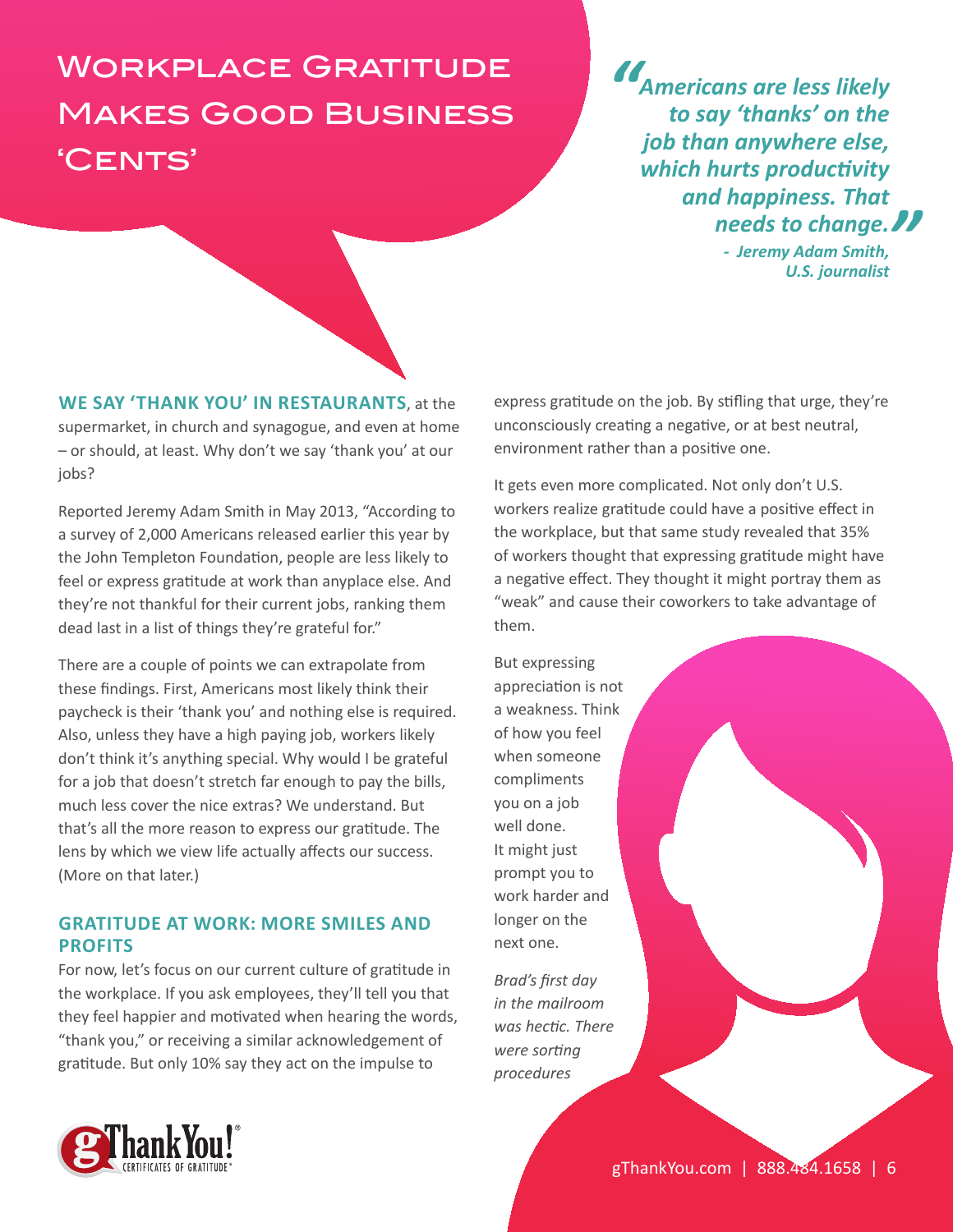*Not only don't U.S. workers realize gratitude could have a positive effect in the workplace, but that same study revealed that 35% of workers thought* that expressing gratitude might have a negative effect.

to learn, and the expected timetable for deliveries. Because he was new to the job, Brad also had the added *stress of learning staff names and office locations. He* wanted to make a good first impression, and so spent *his lunch hour studying the employee directory. But that* didn't prevent his first slip-up-delivering a secretary's package to the CEO. "It's Burnett not Brunet," said his *manager.* "Pay attention next time."

#### **CONSIDER INSTEAD IF BRAD'S MANAGER HAD HAD THIS REACTION:**

"You'll get to know the staff soon enough if you work as *hard as you did today. I appreciate you taking time on* your lunch break to look over the employee directory."

Would this response cause Brad to take advantage of his manager in the future? Most likely, it would have the opposite effect, prompting him to work even harder. That's because the response is empathetic; the manager has put himself into Brad's shoes. It also shows the manager noticed Brad's diligence and personal commitment to the job. Importantly, the expression of gratitude is authentic. It accurately depicts the situation, without giving Brad too much, or too little, credit.

Gratitude must be authentic in order to be effective. Imagine if you got credit for winning a big client when your team did the bulk of the work. You'd likely dismiss the gratitude with a feeling of guilt that you were taking full credit.

If you haven't yet been convinced that (authentic) gratitude belongs in the workplace, read on. We have some thought-provoking numbers to share with you.

#### **GRATITUDE'S MEASURABLE EFFECT ON THE BOTTOM LINE**

Social scientists have long studied gratitude in the workplace. The link between employee recognition, appreciation, engagement, retention and business success is well documented. Study after study reveals gratitude's astounding effect. Here are highlights of just some of the recent findings.

#### **GRATITUDE IMPROVES EMPLOYEE PERFORMANCE.** A 2012 SHRM/Globoforce semi-annual survey found

that employee recognition delivers a clear return on investment (ROI) against key HR metrics including employee productivity and employee engagement. Companies with strategic recognition programs report that employees feel less frustrated and more enabled. As a result, they are more effective at achieving organizational objectives.

When employees are encouraged to both give and receive formal recognition, there's another benefit, too.

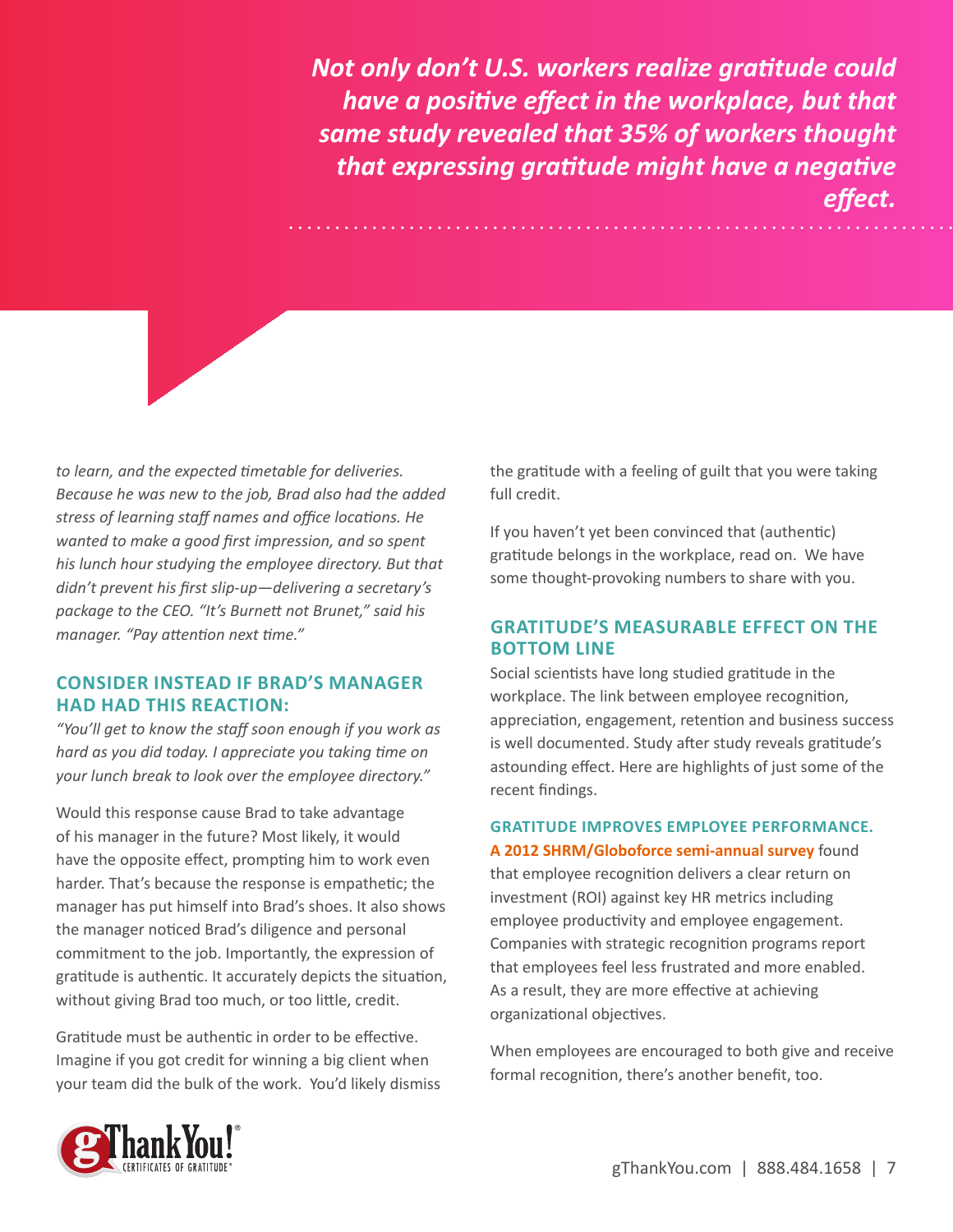Globoforce reports that 55% of respondents *said they'd leave their current jobs to work for*  $a$  company that recognized its employees.

The environment of gratitude spills over to the customer side, increasing customer satisfaction and retention as well.

A little bit of gratitude goes a long way, as shown by this **Forbes research project in 2012**. The study found that employers who regularly thank employees substantially outperform those that don't.

#### **GRATITUDE IMPROVES EMPLOYEE RETENTION.**

In the SHRM study mentioned above, Companies with employee recognition programs experienced a 22% lower turnover rate versus organizations without one. In another study by Bersin & Associates, "Companies with recognition programs that were highly effective at improving employee engagement have 31% lower voluntary turnover than their peers with ineffective recognition programs." In addition, gratitude seems to be an effective recruiting tool. **Globoforce** reports that 55% of respondents said they'd leave their current jobs to work for a company that recognized its employees.

That's good news because, as you know, employee turnover is expensive. The average cost of replacing an employee amounts to 20% of that person's annual salary. That includes recruiting, training and even lost work time while the position is vacant. At one to two percent

of payroll, gratitude is a relatively low cost way to keep employees at your business.

#### **GRATITUDE IMPROVES TEAMWORK.**

Psychologists Adam Grant and Francesca Gino studied gratitude in a series of **four experiments**. While gratitude infused people with a strong sense of self-worth, it also caused employees to trust each other more. They also were more willing to help each other. If teamwork is important to your business, this is reason enough to express gratitude.

#### **GRATITUDE INCREASES HAPPINESS** That makes

us more resilient, and resistant to stress and illness. Greater Good Science Center Science Director Emiliana Simon-Thomas **analyzed data** from interactive gratitude journals. She found that the act of expressing gratitude in journals significantly increased people's happiness. Just two weeks of daily entries also boosted other qualities associated with wellbeing. For example, the group reported fewer headaches, stomachaches, coughs or sore throats, less congestion and less stress.

Shawn Achor would not be surprised to hear that. In his TED Talk, "The Happy Secret to Better Work," Achor explains that the lens through which we view life determines our happiness, and our level of happiness determines our success. He believes our brain in positive

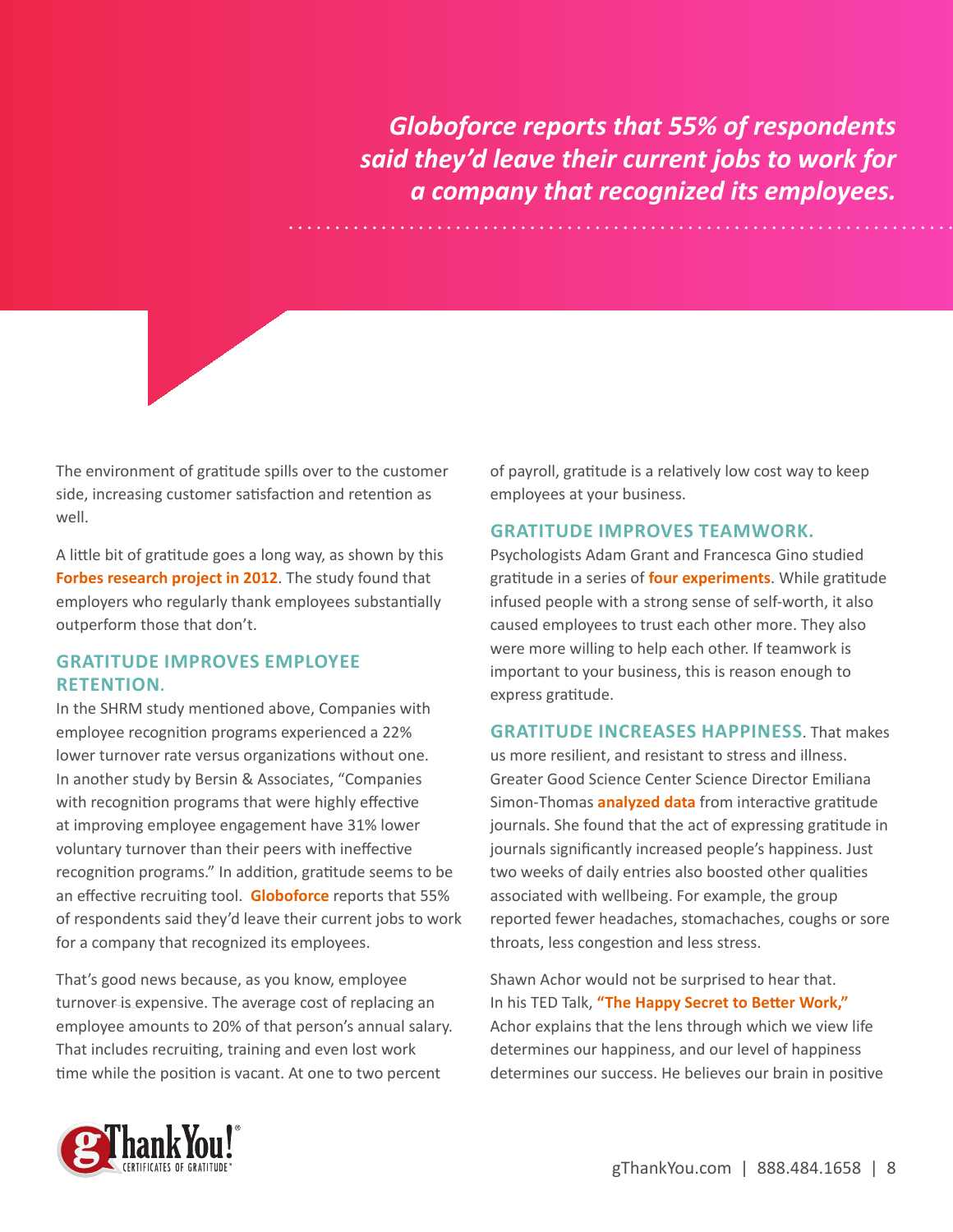*Cultivating a culture of workplace gratitude is a process that needs to start at the top* and work its way through the ranks of your employees.

mode performs significantly better than when we're negative or even neutral. That release of dopamine turns on learning centers in our brains that allow us to be 31% more productive (and 37% better at sales). He calls it the "happiness advantage," and credits gratitude as part of that formula.

Researchers Julia K. Boehm and Sonja Lyubomirsky agree. Their 2008 study published in the Journal of Career Assessment used three different types of scientific studies to determine the relationship between happiness and career success. They determined that happiness precedes career success and that positive emotions lead to improved workplace outcomes.

#### **GRATITUDE INCREASES YOUR BOTTOM LINE.**

It makes sense. When you have employees who are more engaged and productive, willing to work together toward mutual goals—employees who are loyal to your company and even take less time off for illness, it will show positively in your bottom line. Showing appreciation for your customers, similarly, will keep them coming back for future purchases and/or services-further growing your profitability.

#### **HOW TO CREATE A CULTURE OF GRATITUDE**

Cultivating a culture of workplace gratitude is a process that needs to start at the top and work its way through

the ranks of your employees. In other words, gratitude won't be sustained in a workforce that habitually has avoided it—unless the boss sets the example and continues to do so.

*When the Employee of the Month program was first* announced, workers got excited. The winning staff *member would get the closest parking spot for a month,* and one lunch out with the boss. But with the boss traveling so much, and tied up in so many meetings, it *became a difficult program to sustain. So the chosen* employee got a gift card to a local restaurant instead. It *soon became the office joke, as in "I'm going out to lunch* without the boss."

So how do you create an authentic, strategic gratitude program that works for your company? You make it realistic. One set of guidelines to consider is from SHRM/ Globoforce. These groups offer the following components of successful strategic gratitude programs:

- It is tied to your core values and goals.
- It can be measured, recorded and analyzed.
- It is universal, consistent and centralized for easy reporting.

We'll add one more component. Get feedback from your employees to see how it's working. Then, adjust as necessary.

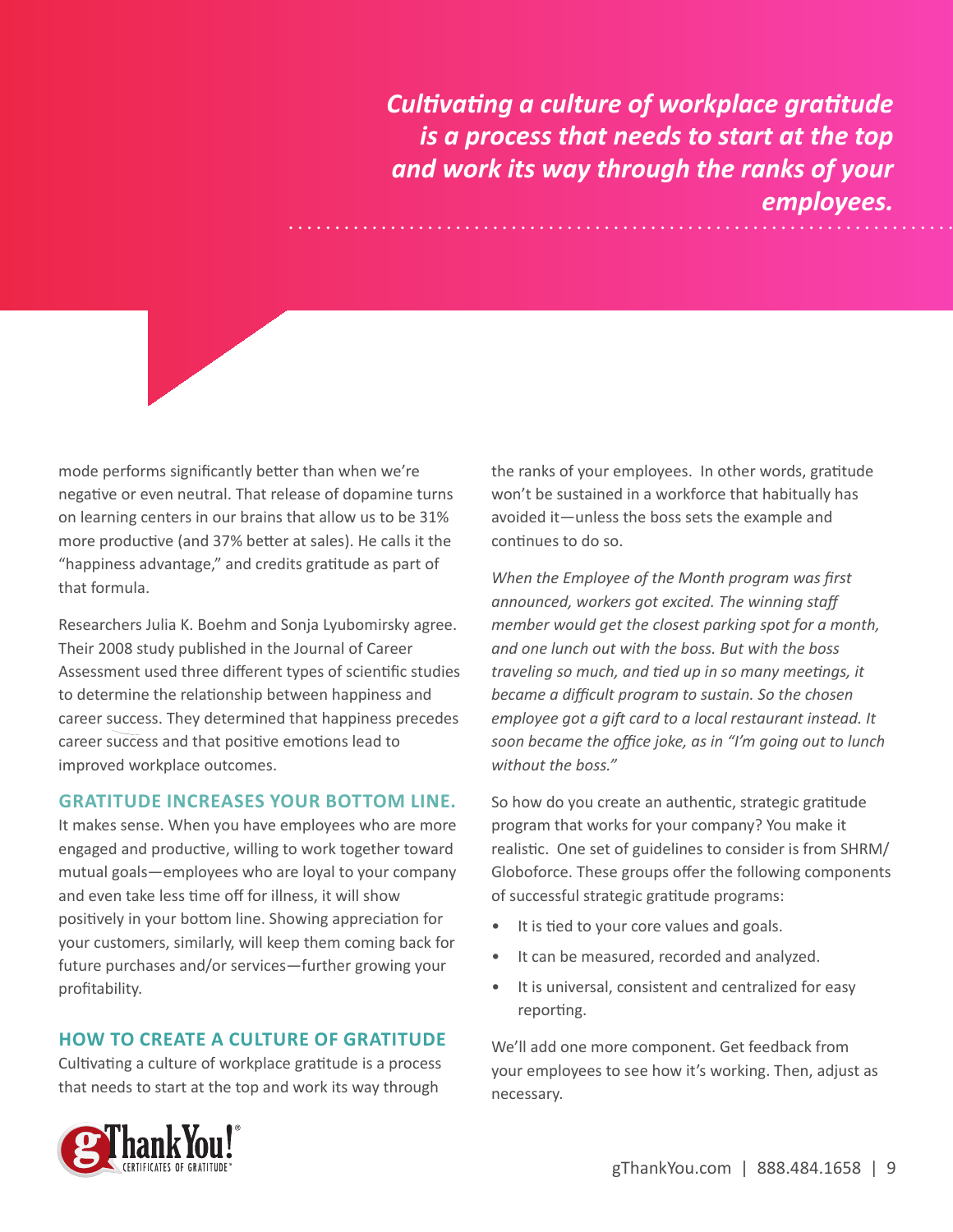## **HERE ARE SOME IDEAS TO GET YOU STARTED!**

### **INITIATE A 'THANK YOU' NOTE PROGRAM.**

Ask employees to write notes to acknowledge a job well done. Encourage them to write notes to customers thanking them for their business. Remember to start from the top; the first notes should come from the boss. And while these notes could be emails, think of the additional effect they'd have if they were handwritten.

### **LOOK FOR OPPORTUNITIES TO CELEBRATE ACHIEVEMENTS.**

Many businesses get their employees together to celebrate birthdays. But face it; a birthday isn't an achievement. Develop a list of achievements tied to the company's goals, and then thank the people who helped the company reach them. This could be as simple as recognition at a staff meeting or a more extensive celebration or bonus.

#### **IMPLEMENT A PEER-TO-PEER RECOGNITION PROGRAM.**

The boss isn't the only one who should be expressing gratitude. Make sure that your employees have ample opportunity to recognize their peers. Implement a formal recognition program with clear instructions on how to recognize staff members. Encourage participation with great rewards. Ask your employees for ideas.

#### **ASK FOR COMPLIMENTS INSTEAD OF COMPLAINTS.**

The outcome may not have been on target. But you can still appreciate the intent behind the gesture. Initiate a program where employees deliver a compliment at every staff meeting.

#### **INVEST IN EMPLOYEE DEVELOPMENT.**

Employees feel valued when the company provides opportunities for growth and development. Say 'thank you' for your hard work and interest in X, Y, Z, with a chance to learn more.

#### **INVOLVE YOUR EMPLOYEES IN DECISION MAKING AND PROBLEM-SOLVING.**

Not only will they provide their unique perspectives, this gives you the perfect opportunity to say thanks for helping.

#### **KEEP THE LINES OF COMMUNICATION OPEN.**

Let employees know to come and see you if they don't feel appreciated. Create the kind of place where dialogue about gratitude is possible.



*Print a set of company 'thank you' cards and display them prominently in hightraffic areas. Encourage employees to* post their cards on a company bulletin board.

**Remember to thank the people who don't** *usually get thanked, e.g. your janitorial* or support staff. Recognizing their *COntribution to the company's success can* **earn you a lifetime of loyalty** 

*Rewards don't have to be expensive.* **Getting to leave the office early is a much***appreciated perk.* 



*Model the behavior outside meetings until it becomes part of the company* culture.

*Consider a mentoring program where*  $employees$  mentor each other in different areas.

*/t may seem obvious, but what better time to involve employees than in* decision making on the employee *appreciation program?* 

**Open the dialogue by 'checking in'** with employees at all levels to get their reaction to the gratitude programs.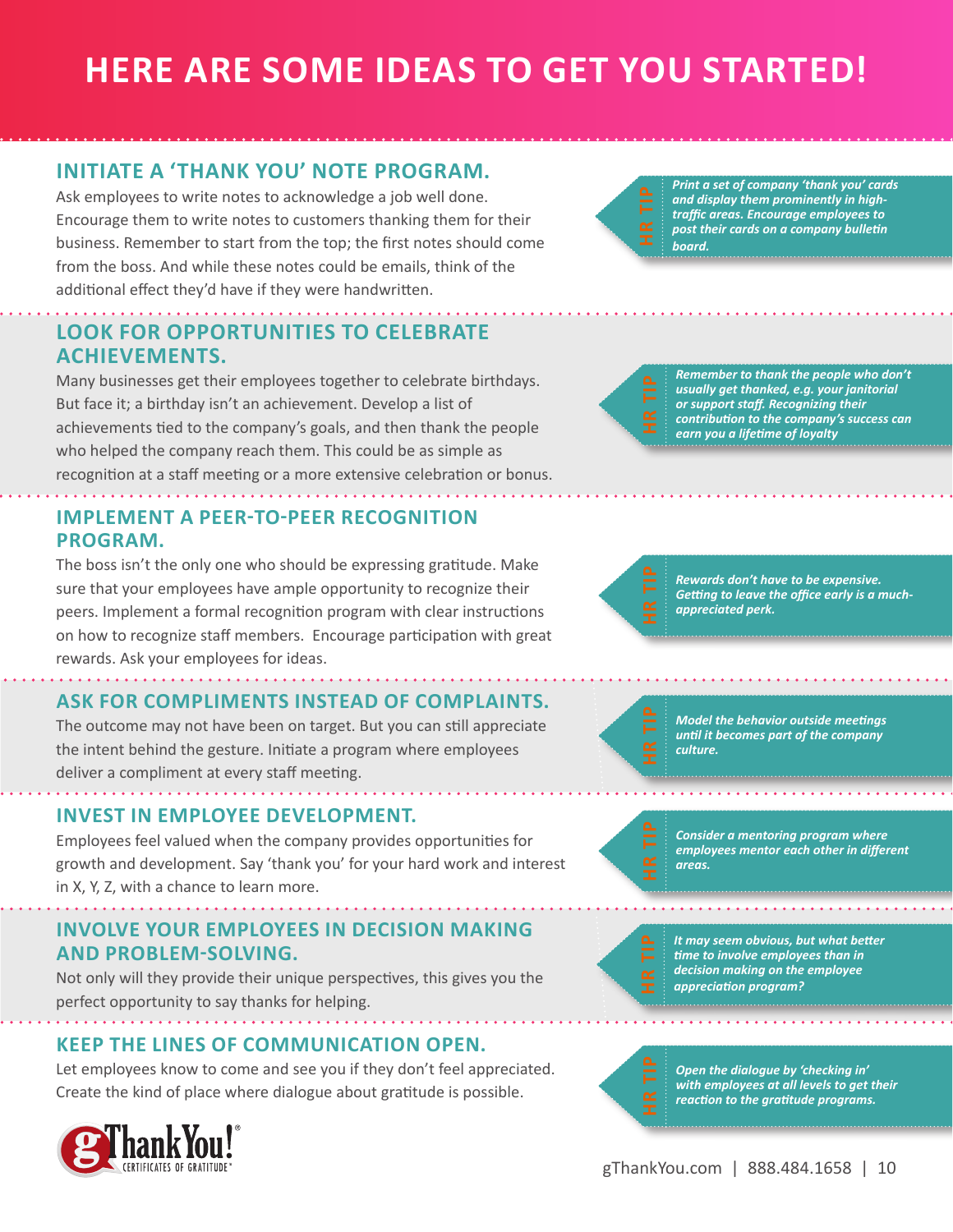# The Power OF THE 'THANK YOU' NOTE

*" " The deepest priniciple in human nature is the* craving to be appreciated. *- William James, American* philosopher and psychologist

Putting gratitude in writing is powerful. It shows that you care enough to take the time to say thank you. And in this era of email and social media, a handwritten thank you is even more of a standout. Consider the experience at Campbell's Soup Company.

*Doug Conant was named President and CEO of Campbell's* Soup in 2001, at a time when the company was considered "a beleaguered old brand." He found the corporate *headquarters in Camden, N.J. resembled a prison; it was* surrounded by barbed wire. He also noted that employees did not seem actively engaged, a fact he confirmed when *he brought in Gallup Research for an employee survey.* Taking down the barbed wire was easy. Engaging the *employees took a little more thought.* 

Conant began to acknowledge employee achievements through personal handwritten thank you notes. He wrote *about 20 a day, congratulating employees on promotions* or noting specific contributions they made to the business. The impact was powerful. Employees saw that the CEO cared enough to send the notes, and the notes generated excitement among the staff. In a way, it was like opening  $a$  present because you knew something good was inside. By the time Conant retired as CEO, he had sent more *than 30,000 thank you notes. You read that correctly-30* thousand! Needless to say, Conant achieved his goal of  $emply$ employee engagement.

Why did the thank you notes make such a difference? First, they acknowledged efforts and accomplishments on a deeper level than would a personal word of thanks (which of course would still very much be appreciated!). The notes communicated that an employee's effort was important; otherwise why would the boss take time out of his busy schedule to write? The notes also provided a lasting memory of appreciation. Chances are some of those employees displayed their notes proudly on their desks, perpetual reminders of that acknowledgement

for them and everyone else to see. And when everybody else saw them, the notes served as pav-it-forward reminders that if you do good work at this company, the boss will see and recognize it.

A thank you note perseveres even in today's high-tech world because it remains a simple, cost-effective and universal way of expressing gratitude. Even companies without budgets for employee



gThankYou.com  $\sqrt{888}$ ,  $\sqrt{658}$  | 11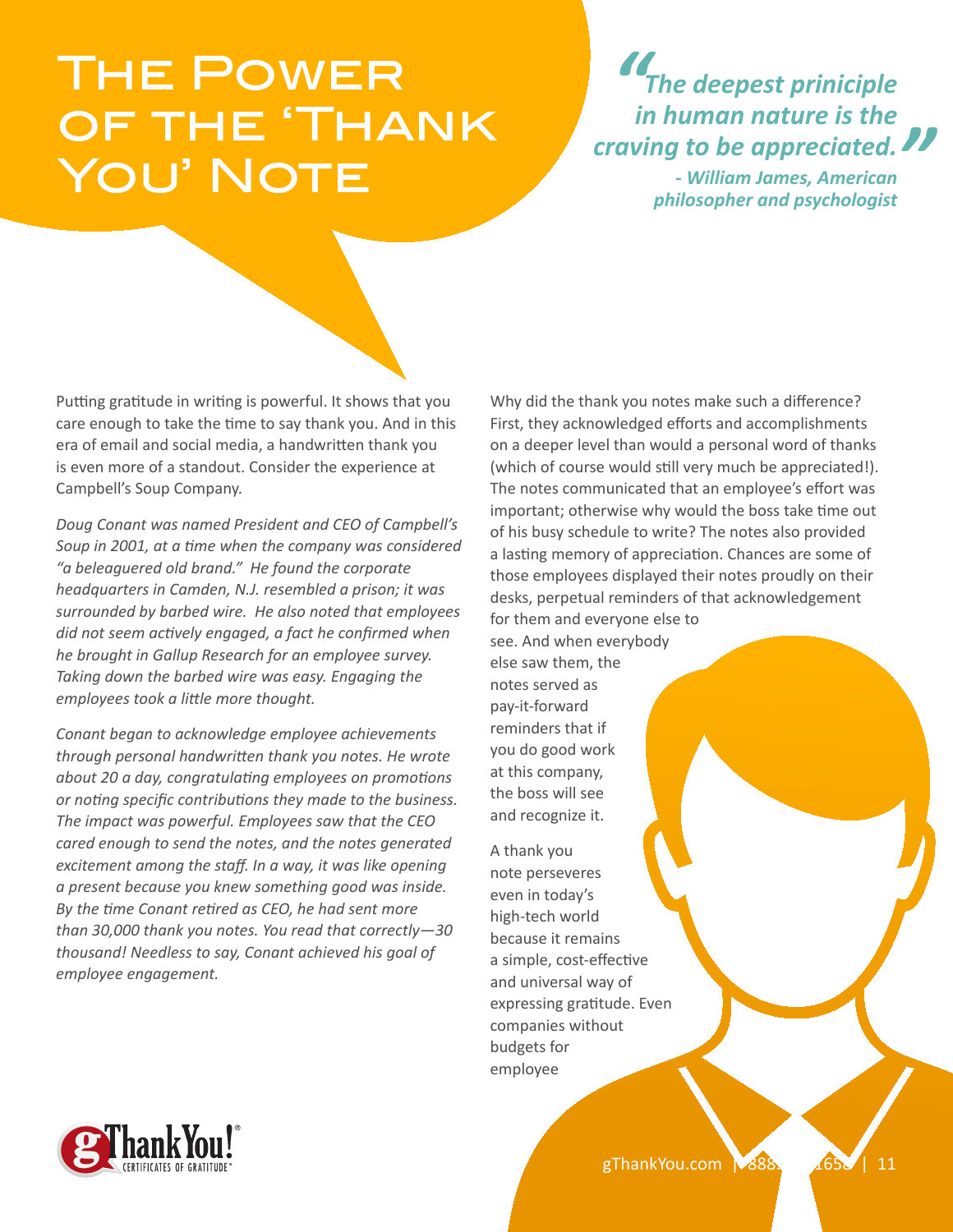A thank you note perseveres even in today's *high-tech world because it remains a simple, cost* $eff$ *effective and universal way of expressing gratitude.* 

appreciation can afford to implement a thank you note program. All you need is the stationery and the will and time to write the note. (That's assuming you already have management buy-in, because no gratitude program will succeed without it.) And, as you saw with Campbell's Soup, thank you notes can be the foundation of building a culture of appreciation that translates to employee loyalty, increased productivity and lower turnover.

*Chris Patterson, CEO of Interchanges in Jacksonville,* Florida, gets to know his employees' families. When he asks employees to work extra hours, he doesn't just thank them for going above and beyond. He sends a handwritten note, and sometimes a gift, to the employee's spouse or significant other, thanking him or her for being supportive. This acknowledges that working longer hours doesn't just affect the employee. You can imagine how powerful  $a$  response this type of communication can generate. As a result, there's not much employee turnover at *<i>Interchanges.* 

#### **HOW TO WRITE A WORKPLACE THANK YOU NOTE**

Not all thank you notes are created equal. The most effective expressions of gratitude are personalized, meaning that the notes are specific to your employee's accomplishments, personality and traits. For example: "You did a great job today!" (Okay-but do you even know *what I did?)* "You really nailed the Connolly presentation

with your enthusiastic delivery." (Much better.)

Before we go into the attributes of an effective thank you note, let's review the approach. Here's a basic outline you can follow until you develop your own style.

- Thank the person by name.
- Say what the person did that you appreciate.
- Include how the behavior added value for the company.
- Write the person's name again, and close with the fact you personally value the effort being recognized.

As you can see, a thank you note doesn't have to be lengthy. But it does have to be meaningful. So what makes a great, meaningful thank you? The most successful notes have these characteristics in common.

**BE SPECIFIC.** Take the time to explain exactly why you are grateful. "Thanks, Sue, for spending the extra time with Dan to explain to him the intricacies of the new spreadsheet formulas. *I know the time and attention that* you provided helped the company meet a demanding *customer deadline.*" The writer could have simply said, "Thanks for your help." But the impact wouldn't have been the same.

**BE SINCERE.** The best notes are genuine expressions of gratitude. If you weren't grateful that Sue took time away from her projects to help Dan, then don't thank her. Find

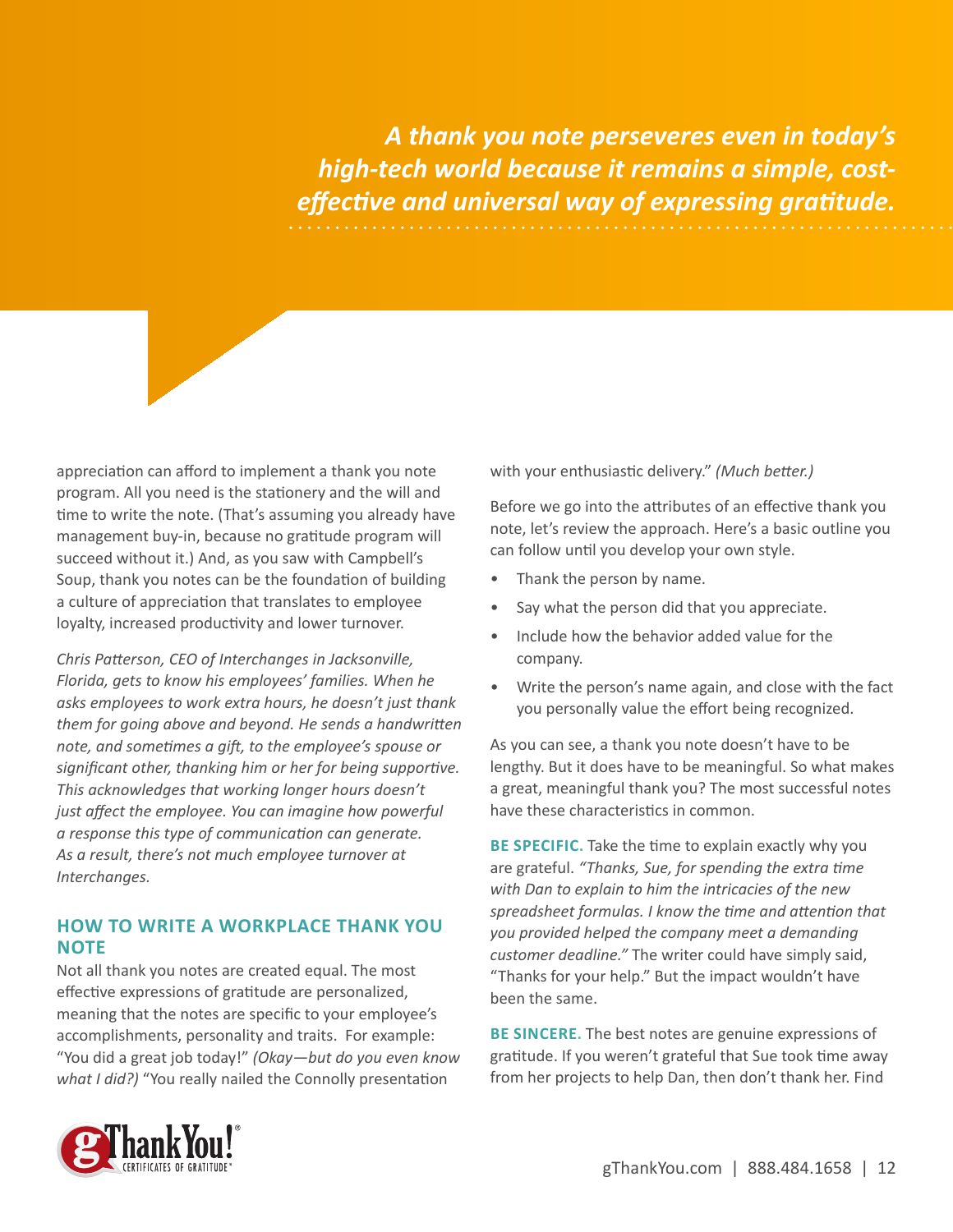another reason to express gratitude. In other words, make sure that what you're writing is true and truly helped the company. Employees will know if it's not. Empty gestures provoke empty responses.

**BE TIMELY.** Getting a note that thanks you for an action the same day conveys enthusiasm. Getting that same note weeks, or even months later, does not. If you're praising a specific incident, send your note within 24 hours to be most effective. If you're expressing gratitude for a general characteristic, such as a staff member's patient manner, you have more leeway.

**SHOW GRATITUDE EVERY DAY, AND NOT JUST ON** 

**SPECIAL OCCASIONS.** It's common to get cards on holidays, birthdays or even Boss's Day or Secretary's Day. But the thank you notes that celebrate everyday successes are the ones that promote a culture of gratitude.

#### **PRAISING EMPLOYEE STRENGTHS**

Part of celebrating everyday successes is praising the traits of your employees that help make your business profitable. In other words, it doesn't necessarily have to be an action or accomplishment that you are highlighting. It could be your line manager's attention to detail or your secretary's ability to listen. These are behaviors that contribute to success.

"When you recognize the contributions of others, you reinforce the kind of behavior you want to see," according to Geil Browning, Ph.D., founder of Emergenetics International. "People who feel their efforts are noticed, and their work makes a difference, are more likely to go the extra mile in the future."

Thank you notes are your opportunity to praise your employees' strengths and personalities. It is your choice to highlight and praise the behaviors that you want to encourage at work.

#### **Here are 10 suggestions for what to write, excerpted directly from Dr. Browning And her brain-related research**

The "gift of gab" is a work asset for gregarious people. You might write: "I celebrate how you share your enthusiasm," or "Thanks for keeping the lines of communication open." **1**

**2**

For quieter people, you could say: "I prize your well-considered solutions," or "I appreciate your respectful attitude toward everyone."

**3**

For assertive people, try: "Thank you for keeping the momentum going," or "I appreciate your decisive action."

**4**

More easygoing people who want everyone to get along might appreciate: "Thank you for helping to keep the peace," or, "I appreciate your amiability more than you know."

- To flexible, change-seeking workers who don't get flustered easily you might write: "I recognize your easy resilience" or "Thanks for how you handled [difficult client]." **5**
- **6**

To focused staffers with strong opinions, try: "I depend on your support," or "I honor you for your convictions."

**7**

Analytical thinkers might value: "I appreciate your penetrating questions," or "I respect the depth of your knowledge."

- For detail-oriented people, consider: "Thank you for transferring all that data perfectly," or "You always meet your deadlines-impressive!"
- **9**

**8**

Social thinkers want to please you, so you could write: "I'm so grateful for your team building skills," or, "I couldn't have done it without you."

Conceptual workers who want to feel unique might value: "Your solution to the XYZ problem was stunning," or "I treasure your creative longterm views." **10**



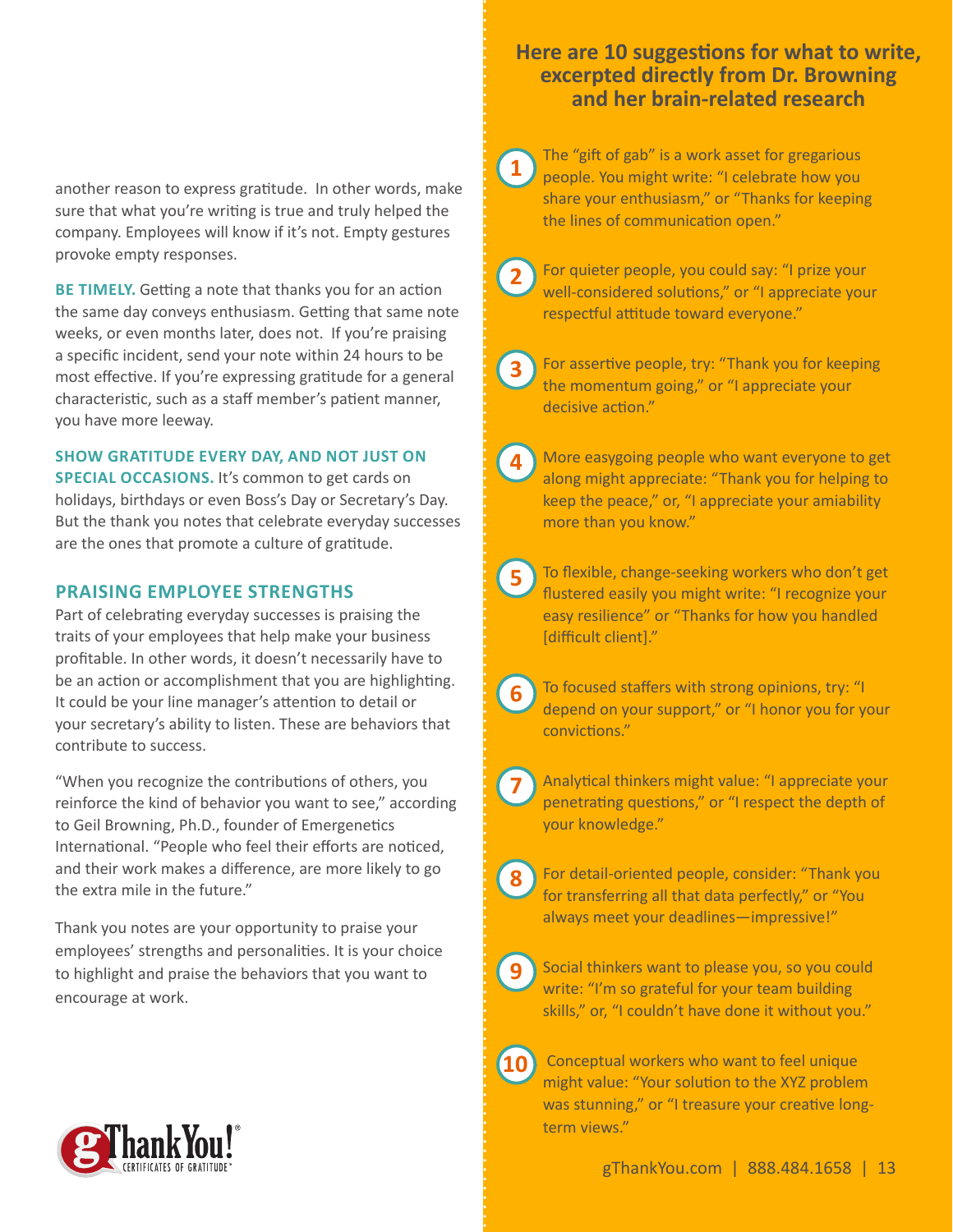## **CELEBRATE** GRATITUDE!

*" "*  **We often take for granted** the very things that most deserve our gratitude. **- Cynthia Ozick, American writer** 

Nearly 9 out of 10 companies offer an employee recognition program. These range from informal to formal and include everything from saying thank you to giving plaques, gifts or even vacation packages.

These programs play an important role in business success by helping attract and retain high-performing employees, report Teresa A. Daniel, J.D. and Gary S. Metcalf, Ph.D. in SHRM's white paper, "The Fundamentals of Employee Recognition." The researchers outlined the elements of an effective employee recognition program:

- Management commitment.
- Link to bottom-line results.
- Recognized value of awards to employees.
- Fairness/equity in distribution of awards.
- Simplicity of the program.
- Continuous evaluation/improvement.

At gThankYou, we believe there's another important component, and that is management training. A February 2013 Worldatwork report revealed that less than 15% of organizations provide any training on employee recognition for managers. Yet these are the individuals who most likely are running your recognition program.

From management training to management commitment, a lack of any of these components could seriously undermine the positive effects of your recognition program. Consider the following examples.

Liam was a day one employee at Company X. He had worked years to earn the right to an extra week of *vacation. So perhaps that was why he was disconcerted that a co-worker won time off as part of the company's new employee appreciation program. It didn't help to know that she was a new hire, and that Liam had been the <i>One* to train her.

Liam may have felt differently had he been thanked for training the new hire. That's where gratitude becomes an important part of an

employee recognition program. A simple 'thank you' goes a long way in acknowledging everyone who played a role in a company's success. In addition, perhaps the reward was too great for the achievement in this example. A lunch certificate may have ruffled

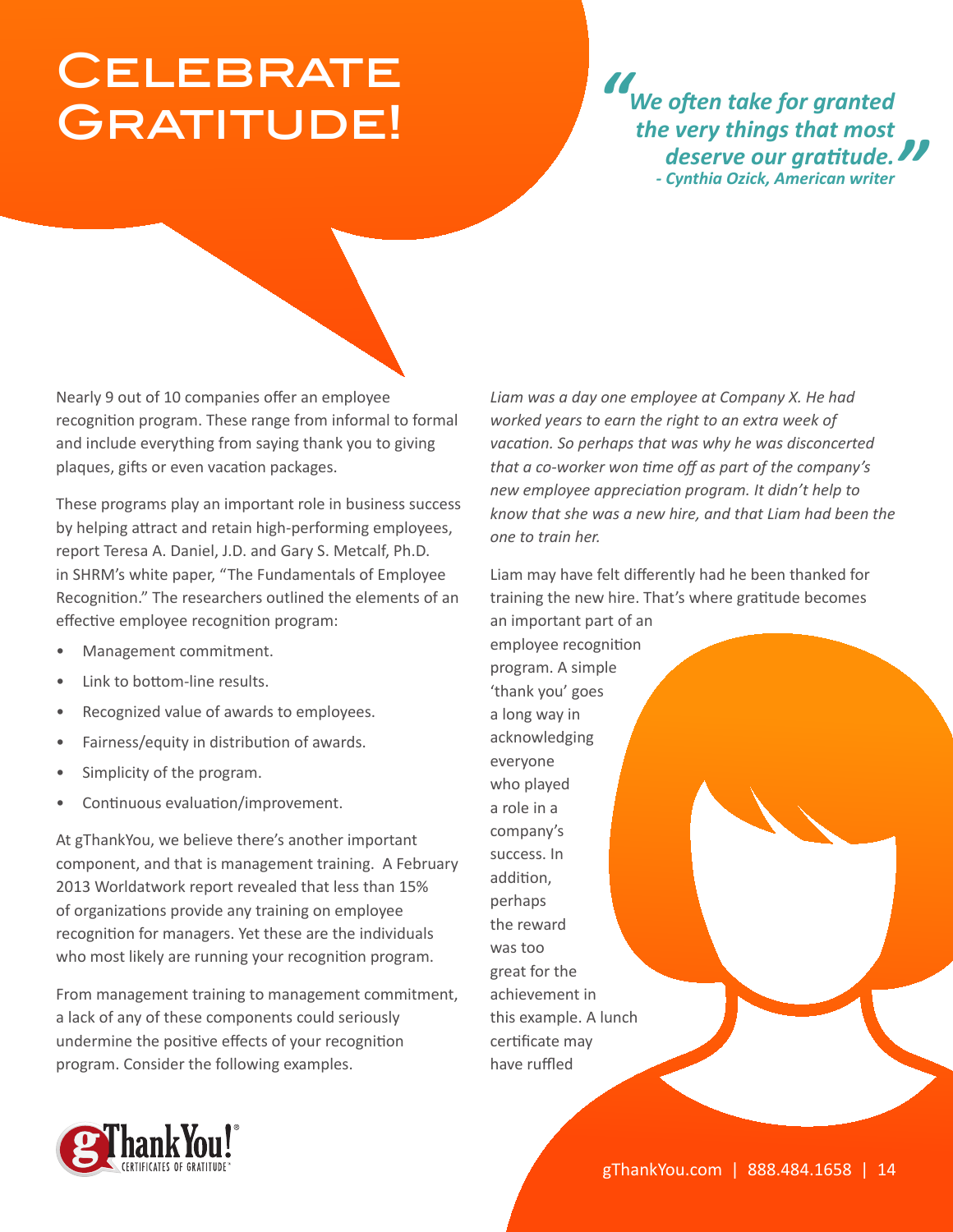According to Gallup research, companies with **world-class engagement have 3.9 times the**  $\epsilon$ arnings per share growth rate compared with *those in the same industry with lower engagement.* 

fewer of Liam's feathers. It takes a lot longer to work for a vacation day than a free lunch.

*Mia loved staff meetings at Company Y. To build* enthusiasm, the managers acted as cheerleaders, and tossed out company merchandise at random to the employees around the table. They also gave out coupons *for free coffee, donuts and other treats. It's no wonder* that no one missed a staff meeting. Some people even arrived early for coveted spots.

If Company Y's intent is to boost attendance at staff meetings, they've done their job. But it seems as if they're being pretty random with their gifts. Save the free coffee coupon for another time, perhaps when you ask a department to come in early or stay late.

As we've mentioned before, gratitude has to be strategic to work for a business. Strategic recognition translates to measurable culture change, and it works at all levels of the company, according to authors Eric Mosely and Derek Irvine of Winning with a Culture of Recognition. Employees are rewarded and celebrated for doing great work. This teaches the connection between their daily tasks and company strategies. Managers are more effective because they know which behaviors embody the company values.

Importantly, a strategic program leads to employee engagement, and engaged employees are one of today's **wost powerful competitive advantages**, reported Mosely and Irvine.

According to Gallup research, companies with world-class engagement have 3.9 times the earnings per share growth rate compared with those in the same industry with lower engagement.

#### **WHEN CAN YOU SAY THANK YOU?**

Gratitude is good for the bottom line. And there are many opportunities to say thank you to your employees and to your customers. You'll notice that once you get into the habit of doing so, the gratitude moments will come naturally. Here are some ideas to start you off.

#### **SAY THANK YOU TO EMPLOYEES…**

- When an employee comes in early, stays late, works additional hours at home or over the weekend.
- When a project comes in on time or ahead of schedule.
- When a project comes in on budget or under budget.
- When an employee helps another.

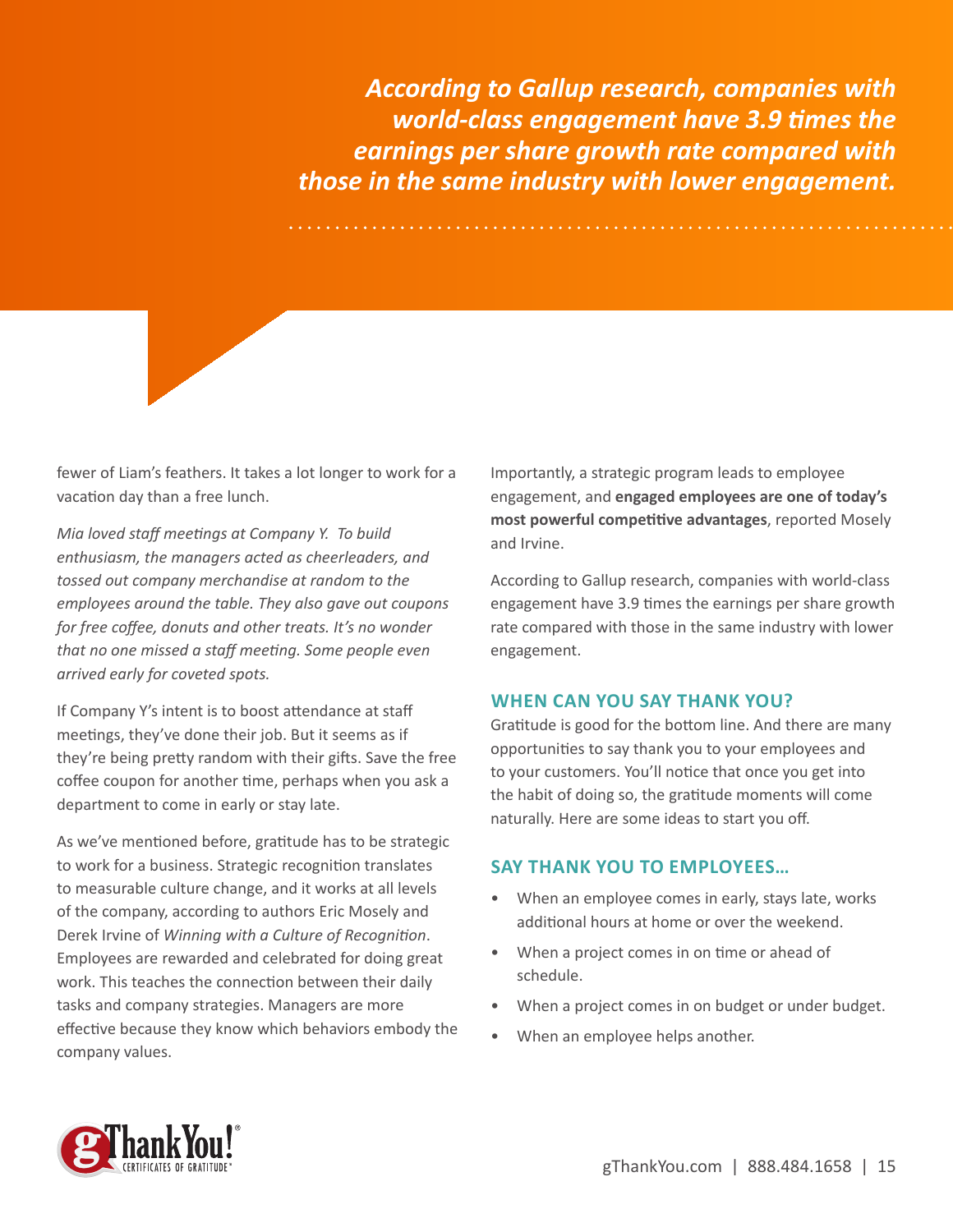*Remember that a more expensive gift doesn't necessarily communicate more value. Your delivery <u>And sincere thanks do that.</u>* 

- When employees work together as a team.
- To celebrate a promotion.
- To highlight an employee's enthusiasm.
- For an idea that saves the company money.
- When an employee has demonstrated loyalty with time served to the company.
- For employees who offer a smile and a cheerful attitude.

#### **SAY THANK YOU WHEN CUSTOMERS…**

- Make a substantial purchase.
- Make any purchase.
- Recommend your business to another consumer.
- Talk about you positively in social media.
- Have feedback for you, positive or negative.
- Reach annual anniversaries with your company.

In short, reward any behaviors that you want to continue with your expression of gratitude.

#### **THE ROLE OF GIFTS**

In the 1980s, Dr. Jordan Grafman, while working with returning veterans at Walter Reed Army Medical Center in Washington, D.C., began to see evidence that the subgenual area, the same part of the brain that controls cravings for food, came alive when his subjects gave to charity. But what does that have to do with giving employee thank you gifts? It proves that gratitude is not



something that needs to be forced. It's present in all of us and simply needs to be discovered and allowed to flourish. Once located and applied, it gives the gift giver a feeling of contentment (leading to satisfaction, happiness, feelings of goodwill). That's the benefit to you - the employer.

As you've learned in this book, gratitude in many forms is effective to motivate your employees. If you choose to initiate a gift-giving program, you would layer that as one component in a strategy that also included low or no cost options. In this way, you could build your gratitude program. Consider the following:

- Being greeted by name and with a smile thank you note
- Getting a report in early longer lunch
- Working the weekend to meet a deadline afternoon off
- Staying after to train a new employee gift-certificate
- Being part of the team with the highest earnings results – free turkey to enjoy with your family

Remember that a more expensive gift doesn't necessarily communicate more value. Your delivery and sincere thanks do that. So if you want to reward the team with the highest earnings results, make sure to personally hand them their turkey gift certificates. If you wanted to announce it at a staff meeting, and have the team bow for applause, even better. To learn best practice tips for successful employee gift giving, download our "Ultimate **Guide to Employee Gift Giving."**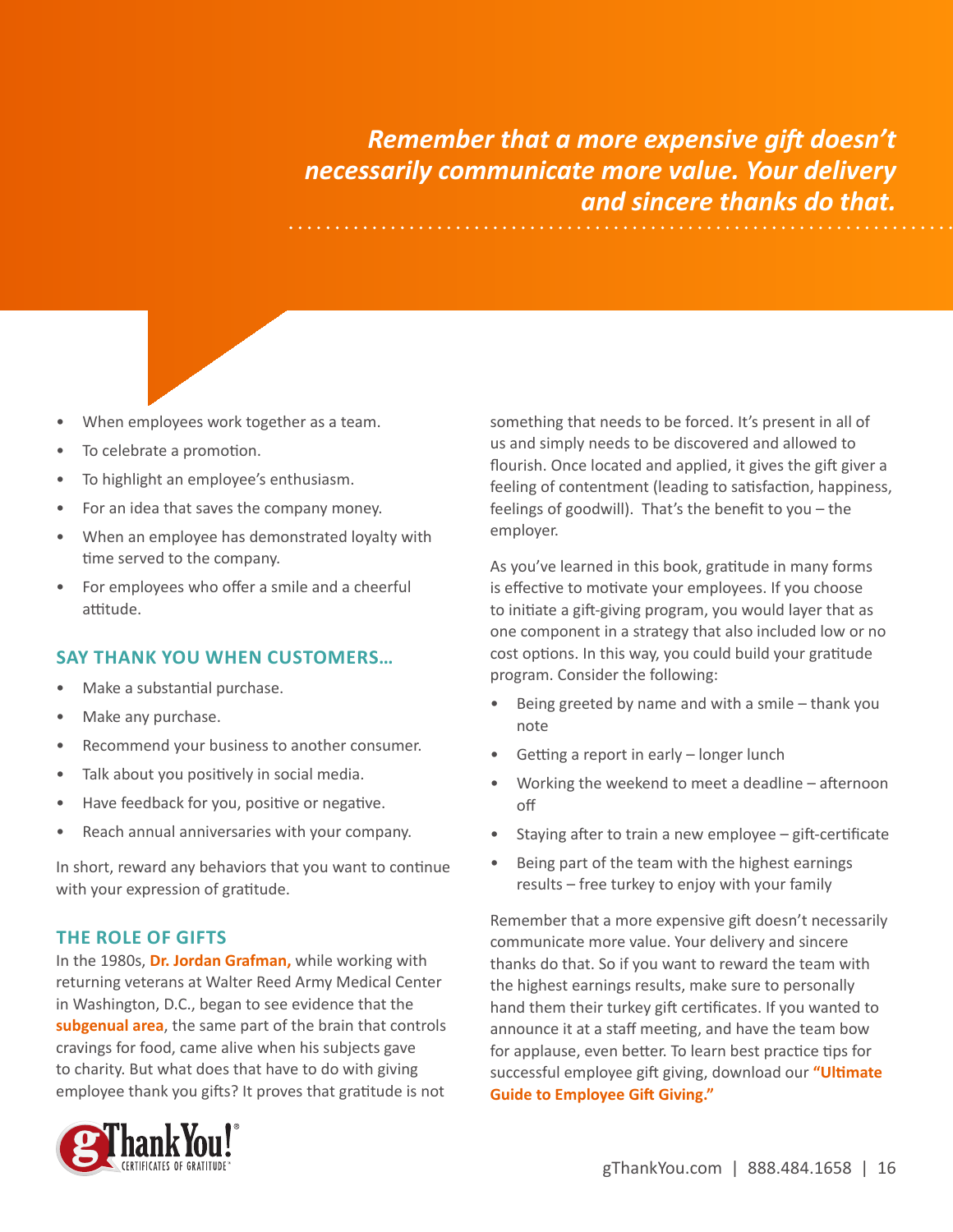### THE ART OF GRAITIUDE: MI<br>CASE STITDIES GRATITUDE: MINI CASE STUDIES

#### **GOING FORWARD WITH GRATITUDE**

Now you know the significant positive change that gratitude can bring to your employees, your bottom line, and to you. You've explored the science of gratitude, and learned how to incorporate it into your company culture. You are ready to flip that switch that will allow your employees to be happier and more productive, better at sales and customer service, and more engaged in your business success. Turn on the power of gratitude and watch the results. You're going to be amazed!

The following case studies prove the value of gratitude. They show companies that are successfully harnessing the power of gratitude and, as a result, taking business to the next level. Use these case studies for inspiration for your own programs. Or if you'd like to share your success story, and have it featured in an upcoming blog, contact us at **info@gThankYou.com.** 

#### **ROCKS & REWARDS AT SAS EMPLOYEE APPRECIATION**

The software company SAS consistently ranks among the Fortune 100 Best Companies to Work For. Why? The company sets aside a budget for employee appreciation and no one, including janitorial staff, is left out. Among the recognition programs are: Early Bird and Night Owl appreciation, Long-Term Service Recognition, Worldwide Information Technology Collaboration Award, and Housekeeper of the Quarter.

Employees also can recognize coworkers through Starfish Shout Outs. They can post comments on the division's Sharepoint site, send a peer-to-peer message or email

**GreatJob@sas.com** to thank a colleague for his or her efforts.

In addition, each year SAS presents the CEO Award of Excellence to 25 employees, who are flown with their spouses to the main office in Cary, North Carolina. There, they are wined and dined for several days leading up to an awards ceremony, and even given a personal tour of CEO Jim Goodnight's *famous rock collection*. Goodnight is a strong proponent of recognition; he makes it a priority to be on hand to recognize these employees.

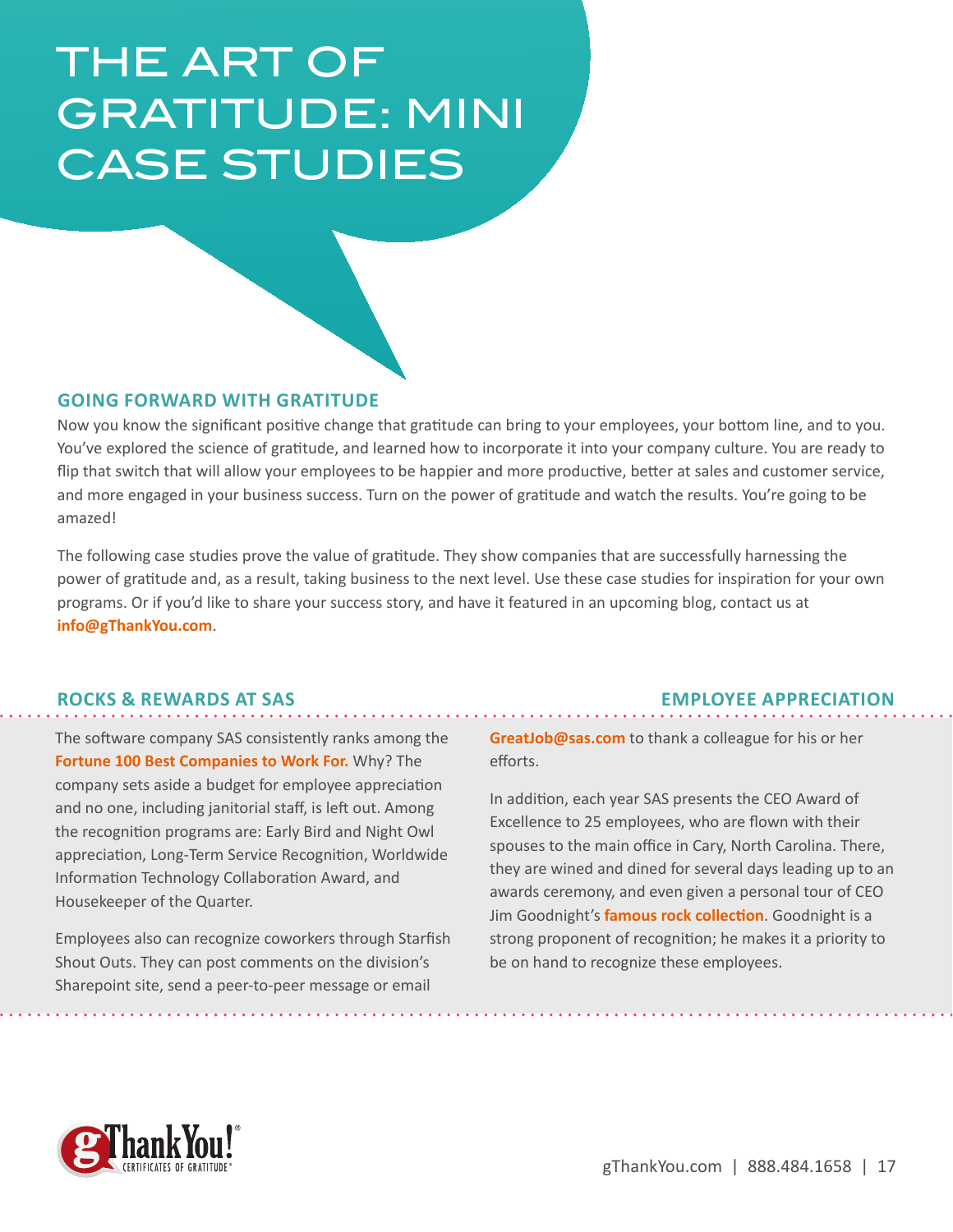#### **6 MILLION WAYS TO SAY THANK YOU AT INTUIT**

#### **EMPLOYEE APPRECIATION**

The tax preparation software company Intuit knows how to energize its employees. It allocates \$6 million for employee performance awards—everything from serious and formal to simple and fun. As a result, about 85% of employees receive at least one of the 20,000 awards in a given year.

The options range from no-cost awards to a substantial investment. In a peer-to-peer recognition program, employees can send "Take a Bow" e-cards to their colleagues, for immediate feedback for a job well done. Managers can send online awards to employees, which allow them to choose between gift cards to suppliers

such as Amazon.com or charitable donations in their name. Employees also may choose gifts to local stores, restaurants and entertainment. For high performers, Intuit even pays for an all-expense paid trip to the destination of the employee's choice.

The company regularly connects with employees to make sure the program meets their needs. Staff surveys show that an average of 75% of employees feel their accomplishments are recognized. Ninety-three percent say the recognition program helps motivate them to better performance.

#### **THE SPIRIT OF FRED AT DISNEY**

Walt Disney knew the importance of making people feel special, and that included his employees (known as cast members). As a result, Walt Disney World has more than 180 recognition programs. Perhaps one of its best known is the Spirit of FRED award, with FRED being an acronym for Friendly, Resourceful, Enthusiastic and Dependable. An hourly employee first introduced the award when he recognized those who coached and mentored him. The management and staff liked it so much that it's an integral part of Disney culture. FRED recipients get a certificate

#### **EMPLOYEE APPRECIATION**

mounted on a plaque. Lifetime Spirit of FRED award winners receive a bronze Mickey Mouse statuette.

Employees also can send WOW! Cards, brightly colored, trifold thank you notes, to fellow staff members for their help or kindness. And when they do something 'above and beyond,' management recognizes it. For example, in 2004, when crews were assigned to stay at the park to help guests and cast members during several hurricanes, Disney manufactured a special pin just for them. With Disney pins always in demand, it was a powerful tool!

#### **ZAPPOS CREATES A HAPPINESS EXPERIENCE CUSTOMER APPRECIATION**

A leading online retailer, Zappos.com gives its team members complete freedom to do whatever is necessary to generate a personal connection with its customers. Employees have been known to make handmade cards for a customer's dog that was undergoing surgery. They also have sent bouquets of flowers on different occasions.

Zappos evaluates customer service agents via a 100-point Happiness Experience Form. There are metrics, such as whether agents tried twice to make personal emotional connections, and whether they kept the rapport going.

Did they provide a 'wow' experience? Top performers are rewarded with paid hours off. Poor performers get additional training, rather than punishment.

The company also thanks its most loyal customers with a VIP program. The program gives customers free next business day shipping and puts them ahead of other customers in the calling queue if call volume is heavy. It is such a successful program that there's a waiting list to join.

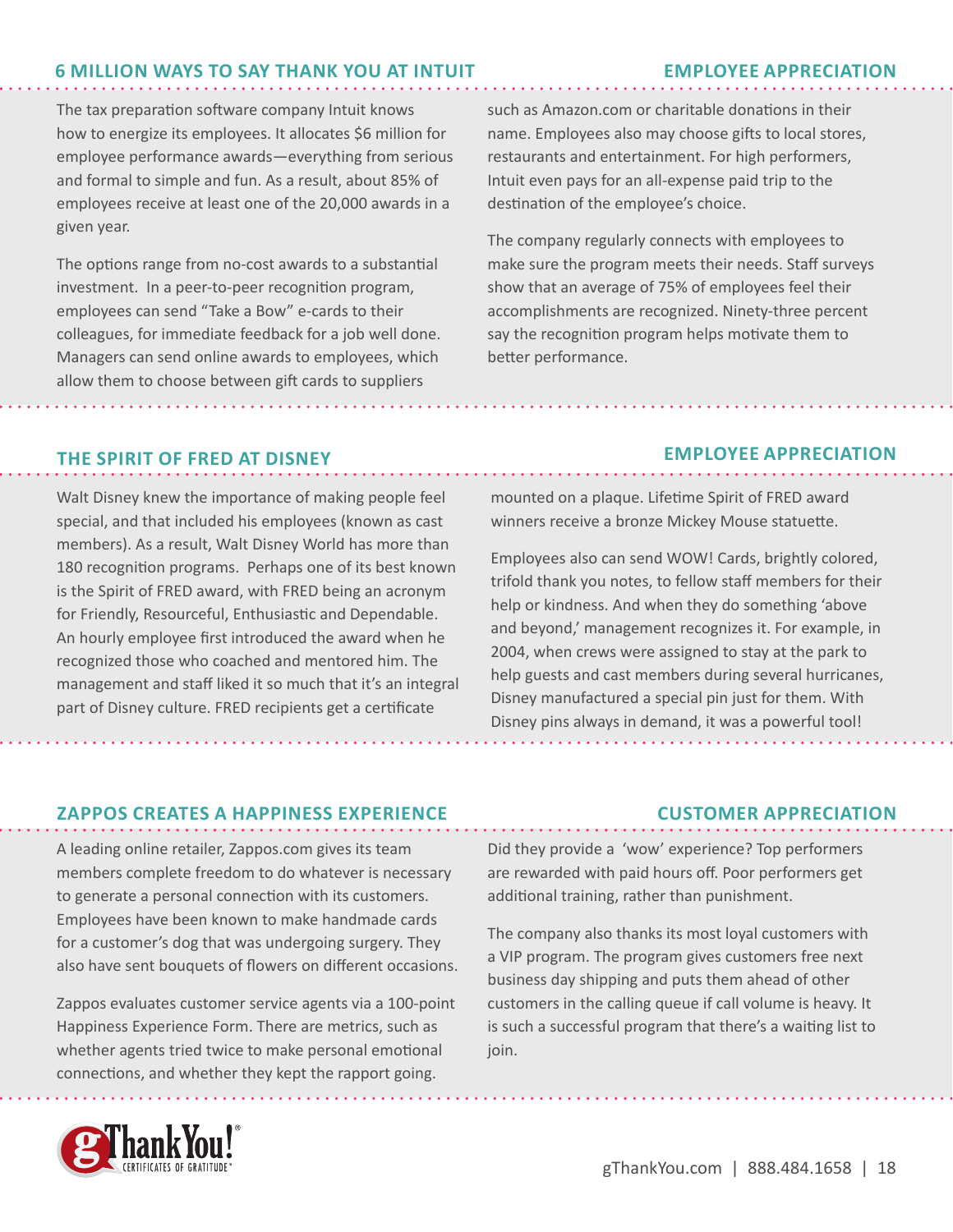#### **NORDSTROM TO THE RESCUE! CUSTOMER APPRECIATION**

#### *Anna*,

*Thank you so much for shopping with me for your great black dress. You looked amazing! Hope you found a* shrug.\*

Best, *Bethany* 

\*Shrug=short cardigan commonly worn with women's evening wear

If you want to find gratitude in action, look no further than Nordstrom, which encourages its employees to send thank you notes to customers as a matter of course. In fact, Nordstrom has built its brand identity on its exemplary customer service and appreciation, from its easygoing return policy to courtesies like having a store concierge call home to let your family know you'll be late.

Not only will you get a thank you note, you also may get a phone call when a coveted item arrives at the store. The relationships between customers and employees are so strong that it's not unusual for Nordstrom's clients to buy Valentines, Easter eggs or holiday presents for their favorite salespeople.

Employees are empowered to make decisions as if it's their own business, which helps to foster those relationships. So when a businessman runs in during his lunch hour and requests a tailored suit, Nordstrom's employees make it happen. Or when a customer needs a shirt ironed, it's all in the course of a workday. Coworkers who witness a colleague giving excellent customer service are encouraged to write up a description of what they saw and submit it to their manager. Employees are honored at monthly recognition meetings.

When Matt Ackerson wrote about Grasshopper in a blog post, he didn't think much more about it. But Grasshopper, a virtual phone system for entrepreneurs, did more than just take notice. The company sent him a handwritten thank you note, complete with freshly baked cookies. The note came from Jonathan Kay, the company's "Ambassador of Buzz."

"I felt appreciated," said Ackerson. He also felt like he wanted to reciprocate the feeling. So he wrote a **follow**up blog that told the story about the 'thank you.' He also posted the note for everyone to see.

#### **GRASSHOPPER DELIVERS! CUSTOMER APPRECIATION**

Grasshopper also has sent candy to a customer, who posted a picture and said his daughters were jealous. So the company sent more candy for his daughters. "When we show customer appreciation, customers show they appreciate us," said Emma Siemasko, the company's content marketing specialist. "One goal is targeting what makes each customer tick—we try to find unique things about our customers so that when we send them gifts, it's personal." The key, she says, is to be genuine.

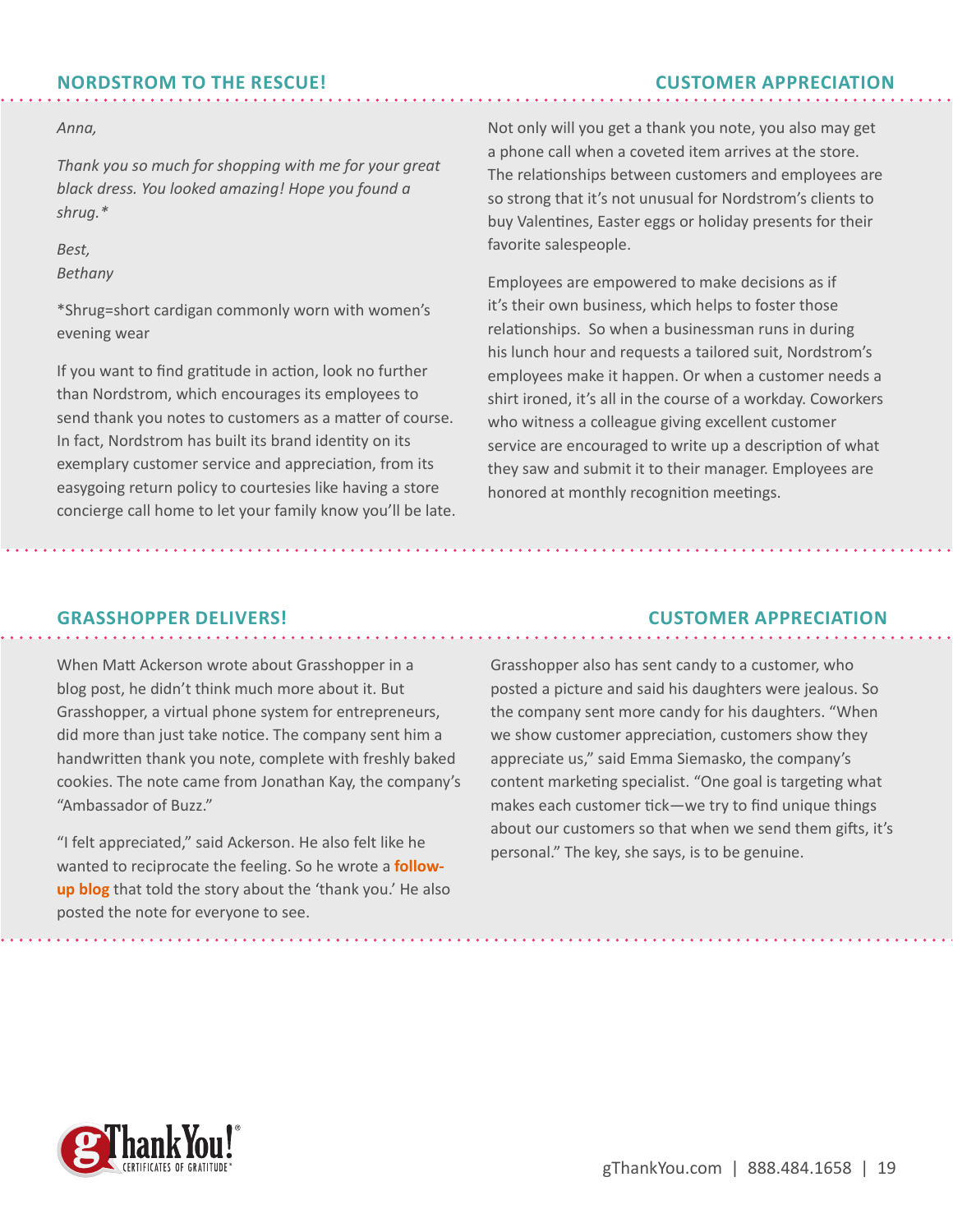# REFERENCES TO LEARN MORE



are some great sources for further reading. Note that, at the time of publication, all sources were active links.

### **THE SCIENCE**

#### **GRATITUDE POWER**

Author and researcher Dr. Robert Emmons explores the science of gratitude through study, and affiliation with the Institute for Heart Inspired Living.

http://gratitudepower.net/science.htm

#### **GREATER GOOD SCIENCE CENTER**

Based at the University of California, Berkeley, the Greater Good Science Center sponsors groundbreaking scientific research into social and emotional well-being. The Center also helps people apply the research to their personal and professional lives.

#### http://greatergood.berkeley.edu

#### PSYCHOLOGY TODAY: GRATITUDE

This website delves into many of the aspects of gratitude and related emotions.

http://www.psychologytoday.com/basics/gratitude

#### **THANKS! HOW THE NEW SCIENCE OF GRATITUDE CAN MAKE YOU HAPPIER**

Robert Emmons, Houghton Mifflin Harcourt, 2007. This book examines what it means to think and feel gratefully, and invites readers to put it in practice.

#### **THE SCIENCE OF HAPPINESS - AN EXPERIMENT IN GRATITUDE**

This short video shows how being grateful can increase vour happiness.

http://www.youtube.com/watch?v=oHv6vTKD6lg

#### **GRATITUDE IN THE WORKPLACE**

#### **1501 WAYS TO REWARD EMPLOYEES**

Bob Nelson, Ph.D., Workman Publishing Company, 2012 (reprint)

Zappos.com CEO Tony Hsieh is quoted as saying, "this book gives readers ideas on how to inspire their employees to deliver the best performance every dayfor little or no cost."

#### **GRATEFUL LEADERSHIP: USING THE POWER OF ACKNOWLEDGEMENT TO ENGAGE ALL YOUR PEOPLE** *EXAMPLE AND ACHIEVE SUPERIOR RESULTS*

Judith W. Umlas, McGraw Hill, 2012 Showing appreciation and gratitude can have profound and dramatic changes in our intimate circle and beyond.

#### **THE HAPPINESS ADVANTAGE: THE SEVEN PRINCIPLES** OF POSITIVE PSYCHOLOGY THAT FUEL SUCCESS AND **PERFORMANCE AT WORK**

Shawn Achor, Ebury Press, United Kingdom, 2011 Harvard lecturer Shawn Achor shares the key components that can give us the competitive edge at work.

#### **THE NORDSTOM WAY: THE INSIDE STORY OF AMERICA'S #1 CUSTOMER SERVICE COMPANY**

Robert Spector and Patrick D. McCarthy, Wiley, 1996 They say that Nordstrom wrote the book on customer service. Here's your chance to get the inside scoop. This is an 'oldie but goodie,' and still relevant in building a customer appreciation program.

### **JUST FOR FUN**

**GRATITUDE QUIZ** Greater Good Science Center http://greatergood.berkeley.edu/quizzes/take\_quiz/6/

#### $HAPPYRAMBLES$

This site helps you create a secure and personal online gratitude journal. http://happyrambles.com

#### **TEST YOUR GRATITUDE LEVEL**

Whole Living http://www.wholeliving.com/135624/test-yourgratitude-level

#### **THANKFULFOR**

This free online gratitude journal allows you to record the good stuff in your life.

#### http://thankfulfor.com